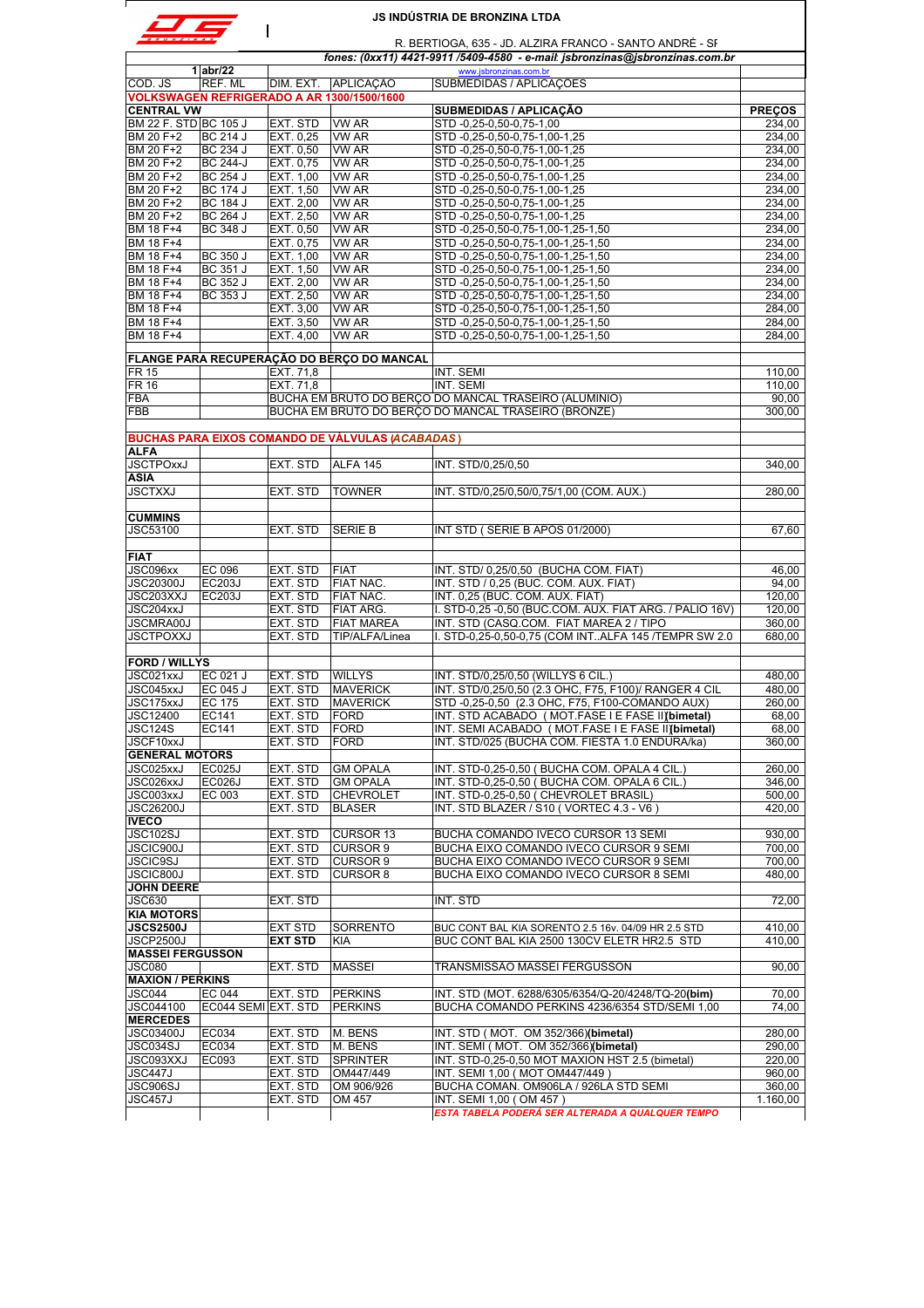

R. BERTIOGA, 635 - JD. ALZIRA FRANCO - SANTO ANDRÉ - SP

|                                                                                                                                                                                                 |               |                    |                       | fones: (0xx11) 4421-9911 /5409-4580 - e-mai : jsbronzinas@jsbronzinas.com.br |                                                     |
|-------------------------------------------------------------------------------------------------------------------------------------------------------------------------------------------------|---------------|--------------------|-----------------------|------------------------------------------------------------------------------|-----------------------------------------------------|
|                                                                                                                                                                                                 | $2$ abr/22    |                    |                       | www.jsbronzinas.com.br                                                       |                                                     |
| COD. JS<br><b>MITSUBISHE</b>                                                                                                                                                                    | REF. ML       | DIM. EXT.          | <b>APLICAÇÃO</b>      | SUBMEDIDAS / APLICAÇÕES                                                      | <b>PRECOS</b>                                       |
| <b>JSCPAJxxJ</b>                                                                                                                                                                                |               | EXT. STD           | <b>MITSUBISHI</b>     | INT. STD-0,25-0,50 (PAJERO/L200/L300) (bimetal)                              | 128,00                                              |
| JSCPAJ100                                                                                                                                                                                       |               |                    | EXT. +1,00 MITSUBISHI | INT. STD-0,25-0,50 (PAJERO/L200/L300) (bimetal)                              | consulta                                            |
| <b>JSCP2800J</b>                                                                                                                                                                                |               | <b>EXT STD</b>     | <b>MITSUBISHI</b>     | INT STD BUC EIX BALANC. PAJERO 2.8T (MOT 4M40)                               | 410,00                                              |
| <b>JSCMTS00J</b>                                                                                                                                                                                |               | <b>EXT STD</b>     | <b>MITSUBISHI</b>     | KIT BUCHA CONTRAB. B. ÓLEO MOTOR 4GM4 STD                                    | 320,00                                              |
| <b>JSCP2500J</b>                                                                                                                                                                                |               | <b>EXT STD</b>     | <b>PAJERO</b>         | BUC. COM. BAL. PAJERO 2.5 / KIA 2500 STD                                     | 410,00                                              |
|                                                                                                                                                                                                 |               |                    |                       |                                                                              |                                                     |
| <b>MWM</b>                                                                                                                                                                                      |               |                    |                       |                                                                              |                                                     |
| <b>JSC03100</b>                                                                                                                                                                                 |               | EXT. STD           |                       | MWM 225/226/229 STD - ACABADA                                                | 60,00                                               |
| JSC031100                                                                                                                                                                                       |               | EXT. STD           | <b>SEMI</b>           | MWM 225/226/229 SEMI                                                         | 64,00                                               |
| <b>JSC12600</b>                                                                                                                                                                                 | <b>BG126</b>  | EXT. STD           | MWM S10               | INT. STD MWM SERIE 10 (MOT 4.1 X10/X12)                                      | 68,00                                               |
| <b>BUCHA LINHA SCÂNIA</b>                                                                                                                                                                       |               |                    |                       |                                                                              |                                                     |
| <b>JSC083</b>                                                                                                                                                                                   |               | EXT. STD           | SCÂNIA                | BUCHA BOMBA DE ÓLEO SCANIA 113 (SEMI)                                        | 26,00                                               |
| JSC084                                                                                                                                                                                          | 1301658       | EXT. STD           | <b>SCÂNIA</b>         | BU. ENGR. PLAN. CX EQUAL. BUG LEVE TRAÇ. RB660-S.4                           | 90.00                                               |
| <b>JSC085</b>                                                                                                                                                                                   | 1301662       | EXT. STD           | SCÂNIA                | BU. ENGR. PLAN. CX EQUAL. BUG LEVE TRAÇ. RB660-S.4                           | 132,00                                              |
| JSC089                                                                                                                                                                                          | 311448        | EXT. STD           | SCÂNIA                | BUCHA ENGRENAGEM INTERM. DISTRIB. 111/2/3                                    | 76,00                                               |
| <b>JSC10100J</b>                                                                                                                                                                                | 1332762       | EXT. STD           | <b>SCÂNIA/SEMI</b>    | BUCHA COM S4 (124/124E-MOT D12/DC12/DSC12)STD                                | 736,00                                              |
| JSC101SJ                                                                                                                                                                                        | <b>SEMI</b>   | EXT. STD           | SCÂNIA                | BUCHA COM S4 (124/124E-MOT D12/DC12/DSC12)SEMI                               | 736,00                                              |
|                                                                                                                                                                                                 |               |                    |                       |                                                                              |                                                     |
| <b>JSC140</b>                                                                                                                                                                                   |               | EXT. STD           | SCÂNIA                | BUCHA BOMBA DE ÓLEO SCANIA LK 140/141/142 (SEMI)                             | 26,00                                               |
| JSC07000J                                                                                                                                                                                       |               | EXT. STD           | SCÂNIA                | BUCHA COMANDO SCANIA DSC14 8 CIL ACABADA                                     | 440,00                                              |
| <b>TOBATA</b>                                                                                                                                                                                   |               |                    |                       |                                                                              |                                                     |
| JSCSE94                                                                                                                                                                                         | 5E 94         | EXT. STD           |                       | BUCHA COMANDO FLANGEADA STD                                                  | 60,00                                               |
| JSCSE96                                                                                                                                                                                         | 5E 96         | EXT. STD           |                       | <b>BUCHA COMANDO FLANGEADA STD</b>                                           | 60,00                                               |
| <b>JSC52100</b>                                                                                                                                                                                 | $3,41E+05$    | EXT. STD           |                       | BUCHA COMANDO TOBATA 340521 STD                                              | 32,00                                               |
| <b>TOYOTA</b>                                                                                                                                                                                   |               |                    |                       |                                                                              |                                                     |
|                                                                                                                                                                                                 |               |                    |                       |                                                                              |                                                     |
| <b>JSCHTDXXJ</b>                                                                                                                                                                                |               | EXT. STD           | <b>TOYOTA</b>         | INT. STD-0,25 (HILUX 3.0 TURBO DIESEL MOT. 1KZT)                             | 700.00                                              |
| JSCHTD100J                                                                                                                                                                                      |               | EXT. STD           | <b>TOYOTA/SEMI</b>    | INT. STD-0,25 (HILUX 3.0 TURBO DIESEL MOT. 1KZT)                             | 700,00                                              |
| <b>VALTRA</b>                                                                                                                                                                                   |               |                    |                       |                                                                              |                                                     |
| <b>JSC247</b>                                                                                                                                                                                   |               | EXT. STD           | <b>VALTRA</b>         | DS 420 / DS620 STD                                                           | 60,00                                               |
| <b>VOLKSVAGEM</b>                                                                                                                                                                               |               |                    |                       |                                                                              |                                                     |
| JSC0000J                                                                                                                                                                                        | <b>EC083J</b> | EXT. STD           | <b>VW AR</b>          | <b>STD</b>                                                                   | 150,00                                              |
| <b>JSC00xxJ</b>                                                                                                                                                                                 | EC083J        | EXT. STD           | <b>VW AR</b>          | $0,25 - 0,50$                                                                | 160.00                                              |
| JSC50xxJ                                                                                                                                                                                        | <b>EC084J</b> | EXT.0,50           | <b>VW AR</b>          | STD -0,25-0,50                                                               | 160,00                                              |
| JSC178xxJ                                                                                                                                                                                       | <b>BG178J</b> | EXT. STD           | <b>VW AP</b>          | INT. STD-0,25 (AP 1.5, 1.6, 1.8, 2.0)                                        | 94,00                                               |
| JSC154xxJ                                                                                                                                                                                       | <b>EC 154</b> | EXT. STD           | <b>VW AP</b>          | STD -0,25 -0,50(COMANDO)                                                     | 210,00                                              |
|                                                                                                                                                                                                 |               |                    | WV AT 1000 (MI)       | STD-0,50 (ATAPTAÇÃO P/EIXO COMANDO)                                          | 210,00                                              |
| JSC155xxJ                                                                                                                                                                                       |               | EXT. 26,5          |                       |                                                                              |                                                     |
| <b>JSCTSI00J</b>                                                                                                                                                                                |               | EXT. STD           | <b>VW MOT TSI</b>     | BUCHA CO. BAL. VW MOT TSI JETA/TIGUAN                                        | 300,00                                              |
| <b>VOLVO</b>                                                                                                                                                                                    |               |                    |                       |                                                                              |                                                     |
| JSC086                                                                                                                                                                                          | 1.546.049     | EXT. STD           | <b>VOLVO</b>          | INT. SEMI (BUCHA ENGR. INT. VOLVO FH/NH)                                     | 63,00                                               |
| <b>JSC087</b>                                                                                                                                                                                   | 1.546.117     | EXT. STD           | <b>VOLVO</b>          | INT. SEMI (BUCHA ENGR. INT. LOUCA VOLVO FH/NH)                               | 160,00                                              |
| JSC090                                                                                                                                                                                          | 470234        | EXT. STD           | <b>VOLVO</b>          | INT. STD (BUCHA BOMBA ÓLEO)                                                  | 30,00                                               |
| JSC095                                                                                                                                                                                          | 999.340       | EXT. STD           | <b>VOLVO</b>          | INT. STD (BUCHA PISTÃO ARTICULADO)                                           | 80,00                                               |
| JSC097                                                                                                                                                                                          | 470.347       | EXT. STD           | VOLVO                 | BUCHA REPARO BOMBA ÓLEONL12 / N10 6CIL (83/92                                | 30,00                                               |
| <b>JSC098</b>                                                                                                                                                                                   | 467.461       | EXT. STD           | VOLVO                 | BUCHA ENGR. INTERMED. LOUCA                                                  | 116,00                                              |
| JSC099                                                                                                                                                                                          | 422047 VB     | EXT. STD           | <b>VOLVO</b>          | BUCHA ENGR. INTERMED. BOMBA DE ÓLEO                                          | 100,80                                              |
| <b>JSC115</b>                                                                                                                                                                                   |               | EXT. STD           | <b>VOLVO</b>          | BUCHA COMANDO VOLVO N10/N12/B58                                              | 510,00                                              |
| JSC095                                                                                                                                                                                          | 999.340       | EXT. 1.00          | <b>VOLVO</b>          | INT. STD (BUCHA PISTÃO ARTICULADO)                                           | 80,00                                               |
| <b>ANEL DE ENCOSTO</b>                                                                                                                                                                          |               |                    |                       |                                                                              |                                                     |
|                                                                                                                                                                                                 |               |                    |                       |                                                                              |                                                     |
| <b>ALFA</b>                                                                                                                                                                                     |               |                    |                       |                                                                              |                                                     |
| JSA164XXJ                                                                                                                                                                                       | 60513374      |                    | ALFA 164              | STD /0,12/0,25 (ALFA 164/166/156/ SPDER - 3.0 V6)                            | 66,00                                               |
| ASIA / KIA                                                                                                                                                                                      |               |                    |                       |                                                                              |                                                     |
| JSATXXJ                                                                                                                                                                                         |               |                    | <b>TOWNER</b>         | STD/0,25/0,50                                                                | 60,00                                               |
| JSA045XXJ                                                                                                                                                                                       |               |                    | TOPIC <sub>2.7</sub>  | STD / 0,12 / 0,25 / 0,50                                                     | 60,00                                               |
| <b>FIAT</b>                                                                                                                                                                                     |               |                    |                       |                                                                              |                                                     |
| JSA034XXJ                                                                                                                                                                                       |               |                    | <b>FIAT</b>           | STD/0,25/0,50 FIAT 1.5/1.6 ARGENTINO                                         | 40,00                                               |
| JSA043XXJ                                                                                                                                                                                       |               |                    | <b>FIAT</b>           | STD/0,12/0,25/0,50/0,75 (FIAT 1050/1300/1500)                                | 40,00                                               |
| JSA161XXJ                                                                                                                                                                                       |               |                    | <b>FIAT</b>           | STD/0,12/0,25/0,50 (FIAT PALIO 1600)                                         | 40,00                                               |
| JSA687XXJ                                                                                                                                                                                       | 7075687       |                    | <b>FIAT</b>           | STD /0,12/0,2 5 (TIPO/ TEMPRA 2.0)                                           | 40,00                                               |
| JSA760XXJ                                                                                                                                                                                       | 71711760      |                    | <b>FIAT</b>           | STD /0,12/0,2 5 (ALFA 147/156/145/155- BRAVA /STLO 1.8)                      | 50,00                                               |
| JSAMRAXXJ                                                                                                                                                                                       |               |                    | <b>FIAT</b>           | STD /0,2 5 (MAREA 5 CIL.)                                                    | 60,00                                               |
|                                                                                                                                                                                                 |               |                    |                       |                                                                              |                                                     |
|                                                                                                                                                                                                 |               |                    | <b>FIESTA</b>         | STD/0,12/0,25/0,50 (FIESTA 1.0)                                              | 64,00                                               |
|                                                                                                                                                                                                 |               |                    |                       |                                                                              | 50.00                                               |
|                                                                                                                                                                                                 |               |                    |                       |                                                                              |                                                     |
|                                                                                                                                                                                                 | AE060         |                    | <b>FORD</b>           | STD/0,12/0,25/0,50 (MOT. CHT)                                                |                                                     |
|                                                                                                                                                                                                 |               |                    |                       |                                                                              |                                                     |
|                                                                                                                                                                                                 |               |                    | CIVIC 1.8             | HONDA CIVIC 1.8 STD                                                          |                                                     |
|                                                                                                                                                                                                 |               | NOTA <sub>01</sub> | CIVIC1.6/1.7/1.8      | HONDA CIVIC (1.6/1.7 STD/0,12) 1.8 (+0,12/0,25/0,50)                         |                                                     |
|                                                                                                                                                                                                 |               |                    |                       |                                                                              |                                                     |
|                                                                                                                                                                                                 | AE009         |                    | <b>PERKINS</b>        | STD/0,12/0,25/0,50/0,75/1,00 -                                               |                                                     |
|                                                                                                                                                                                                 | AE036         |                    | MAXION 2.5L           | STD/0,12/0,25/0,50 (MOT. SPRINTER / RANGER / S10 GM)                         |                                                     |
|                                                                                                                                                                                                 |               |                    |                       |                                                                              |                                                     |
|                                                                                                                                                                                                 |               |                    |                       |                                                                              |                                                     |
|                                                                                                                                                                                                 |               |                    |                       | STD/0,12/0,25/0,50 MOTOR OM615/616 MB 180D                                   |                                                     |
|                                                                                                                                                                                                 |               |                    |                       | STD/0,12/0,25/0,50 MOTOR OM612 -MB SPRINTER NOVA                             | 60,00<br>60,00<br>100,00<br>80,00<br>70,20<br>70,20 |
| FORD<br>JSA014XXJ<br>JSA060XXJ<br><b>HONDA</b><br>JSA10100J<br>JSA101XXJ<br><b>MAXION / PERKINS</b><br>JSA009XXJ<br>JSA036XXJ<br><b>MERCEDES</b><br>JSA180XXJ<br>JSASPRXXJ<br><b>MITSUBISHI</b> |               |                    |                       |                                                                              |                                                     |
| JSA200XXJ                                                                                                                                                                                       |               |                    | L200                  | L-200/L-300/K-2500 4 CIL DIESEL STD                                          | 70,20                                               |
| <b>NISSAN</b><br>JSA900XXJ                                                                                                                                                                      |               |                    | <b>FRONTIER</b>       | STD//0,12/0,25/0,50 (PICK-UP Diesel)                                         | 70,20                                               |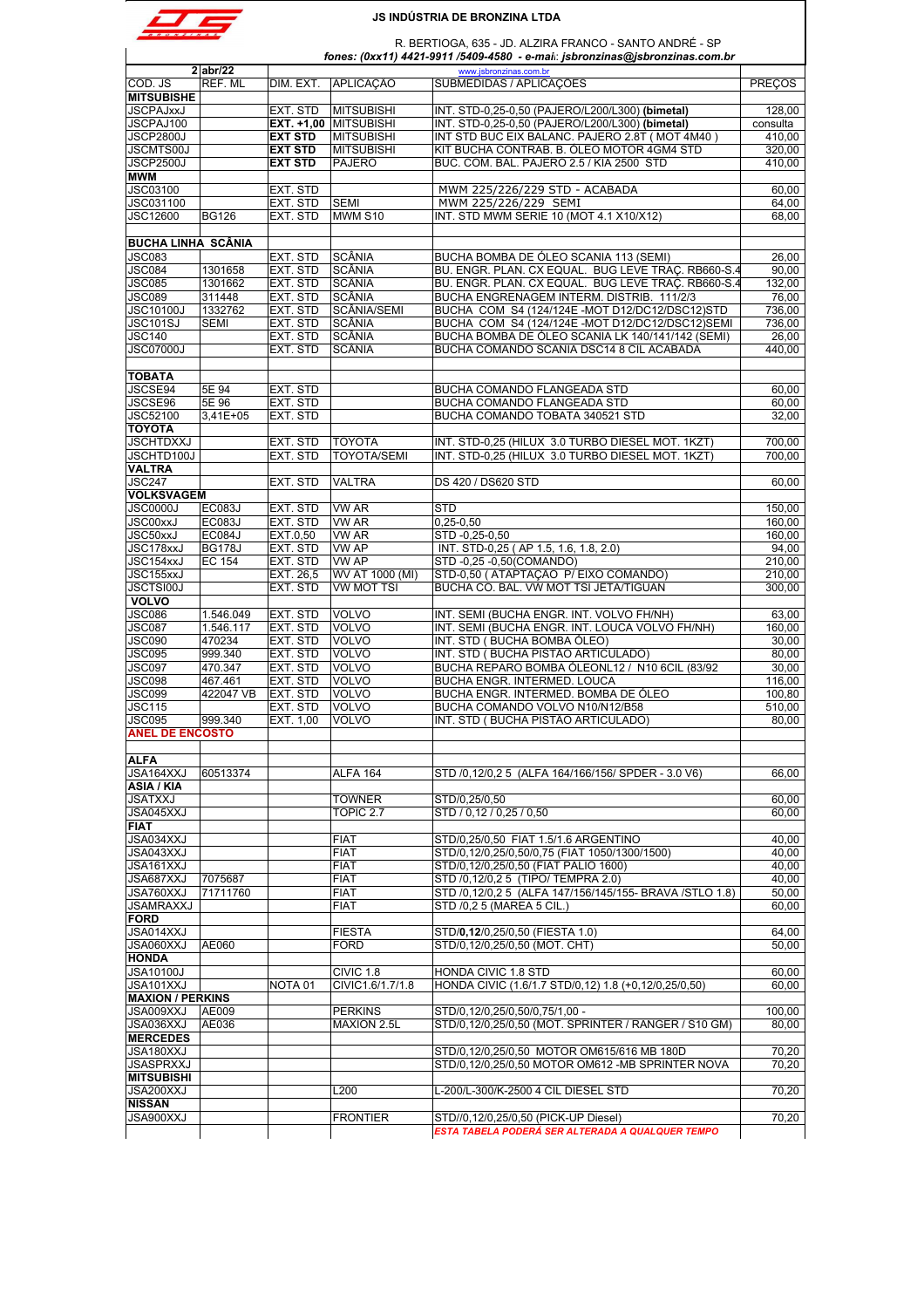|  | RONZINA |  |
|--|---------|--|

a sa

# **JS INDÚSTRIA DE BRONZINA LTDA**

R. BERTIOGA, 635 - JD. ALZIRA FRANCO - SANTO ANDRÉ - SP

|                                       |                              |                                     |                                            | R. BERTIOGA, 635 - JD. ALZIRA FRANCO - SANTO ANDRE - SP<br>fones: (0xx11) 4421-9911 /5409-4580 - e-mai: jsbronzinas@jsbronzinas.com.br |                 |
|---------------------------------------|------------------------------|-------------------------------------|--------------------------------------------|----------------------------------------------------------------------------------------------------------------------------------------|-----------------|
|                                       | $3$ abr/22                   |                                     |                                            | www.jsbronzinas.com.br                                                                                                                 |                 |
| COD. JS                               | REF. ML                      | DIM. EXT.                           | <b>APLICACÃO</b>                           | SUBMEDIDAS / APLICAÇÕES                                                                                                                | <b>PRECOS</b>   |
| <b>RENAULT / PEUGEOT</b><br>JSA117XXJ |                              |                                     | <b>RENAULT</b>                             | STD/0,12/0,25/0,50 RENAULT R18 JUNIORS                                                                                                 | 70,20           |
| JSA120XXJ                             | AE120                        |                                     | <b>RENAULT</b>                             | STD/0,12/0,25/0,50 MOT.1.4/1.6 ARG. R4/R6/R12 /1.6C3L/G                                                                                | 70,00           |
| JSA124XXJ                             |                              |                                     | MASTER 2,5                                 | STC/0.25/0.50                                                                                                                          | 64,00           |
| JSA506XXJ                             |                              |                                     | <b>RENAULT</b>                             | STD/0,12/025/0,50 RENAULT TRAFIC 2.1/2.2 GAS/DIESEL                                                                                    | 70,20           |
| <b>VOLKISVAGEM</b>                    |                              |                                     |                                            |                                                                                                                                        |                 |
| JSA100XXJ                             | AE100                        |                                     | VW AP                                      | STD/0,12/0,25/0,50                                                                                                                     | 44,00           |
| <b>JSAAKLXXJ</b>                      |                              |                                     | <b>VW /AUDI</b>                            | STD/0,25 (GOLF/AUDI +2001)                                                                                                             | 70,00           |
| JSABRAXXJ                             |                              |                                     | <b>BORA/VW</b>                             | STD/0,25 (BORA)                                                                                                                        | 80,00           |
|                                       |                              |                                     |                                            |                                                                                                                                        |                 |
| <b>BUCHA DE BIELA</b>                 |                              |                                     |                                            |                                                                                                                                        |                 |
|                                       |                              |                                     |                                            |                                                                                                                                        |                 |
| <b>AGRALE</b>                         |                              |                                     |                                            |                                                                                                                                        |                 |
| JSU53A                                |                              | EXT. STD.                           | ARALE M 70                                 | AGRALE MOT M70 ACABADA                                                                                                                 |                 |
| JSU07A                                |                              | EXT. STD.                           | ARALE M90                                  | AGRALE MOT M90 ACABADA                                                                                                                 | 46,00           |
| JSU52A                                |                              | EXT. STD.                           | AGRALE M790                                | AGRALE MOT M790 ACABADA                                                                                                                | 44,00           |
| <b>ALFA</b>                           |                              |                                     |                                            |                                                                                                                                        |                 |
| <b>JSU164</b>                         |                              | EXT. STD                            | ALFA 164                                   | INT. SEMI                                                                                                                              | 60,00           |
| <b>ASIA / KIA</b>                     |                              |                                     |                                            |                                                                                                                                        |                 |
| JSUB22                                | <b>BG596</b>                 | EXT. STD                            | BESTA 2.2                                  | INT. SEMI (BESTA 2.2)                                                                                                                  | 50,00           |
| JSUB <sub>23</sub><br>JSUB27          |                              | EXT. +0,20<br>EXT. STD              | <b>SPORTAGE</b><br>BESTA 2.7               | INT. SEMI (BESTA 2.2) +0,20 / SPORTAGE<br>INT. SEMI (BESTA 2.7/GS 2.7/3.0/BONGO K2.7/SPORTAGE2                                         | 56,00<br>46,00  |
| JSUB28                                |                              | EXT. 0,20                           | BESTA 2.7                                  | INT. SEMI (BESTA 2.7/ GS 2.7 / BONGO K 2700)                                                                                           | 52,00           |
| <b>JSUBGO</b>                         |                              | EXT. STD                            | <b>BONGO</b>                               | INT. SEMI (BONGO 2.4 / KIA MOTORS)                                                                                                     | 56,00           |
| JSUK36                                |                              | EXT. STD                            | <b>KIA</b>                                 | INT. SEMI (KIA MOTORS CAMINHÃO K3600/3500                                                                                              | 56,00           |
| <b>JSUTPC</b>                         |                              | EXT. STD                            | <b>TOPIC</b>                               | INT. SEMI (ASIA MOTORS)                                                                                                                | 46,00           |
| <b>JSUTWN</b>                         |                              | EXT. STD                            | Towner/Susuki                              | BUCHA BIELA TOWNER NOVA / SUZUKI 1.0 SEMI                                                                                              | 34,00           |
| <b>JSU023</b>                         |                              | EXT. STD                            | <b>KIA SORRENTO</b>                        | INT. SEMI SORRENTO 2.5 DIESEL TRAP./HR13 SEMI)                                                                                         | 60,00           |
| <b>JSU035</b>                         |                              | EXT. STD                            | <b>SPORTAGE</b>                            | SPORTAGE 2.0/16V GAS. SEMI                                                                                                             | 60.00           |
| <b>CATERPILLAR</b>                    |                              |                                     |                                            |                                                                                                                                        |                 |
| <b>JSU534</b>                         | 8N0702                       | EXT. STD                            | <b>CATERPILLAR</b>                         | INT. SEMI (NUM. ORIG. 8N0702)                                                                                                          | 50,00           |
| <b>JSU703</b>                         | 8N0703                       | EXT. STD                            | <b>CATERPILLAR</b>                         | INT. SEMI ( NUM. ORIG. 8N0703 )                                                                                                        | 60.00           |
| <b>CRHYSLER</b>                       |                              |                                     |                                            |                                                                                                                                        |                 |
| <b>JSU015</b>                         | <b>BG015</b>                 | EXT. STD                            | <b>CHRYSLER</b>                            | INT. SEMI (DODGE D100/D400 -DODGE DART/CHARGE)                                                                                         | 100,00          |
| <b>JSUDAC</b>                         |                              | EXT. STD                            | <b>DACOTA</b>                              | INT. SEMI (DACOTA DIESEL 2.5)                                                                                                          | 100.00          |
| <b>CUMMINS</b>                        |                              |                                     |                                            |                                                                                                                                        |                 |
| <b>JSU051</b><br><b>JSU052</b>        | 2S0105431<br>2S0105431       | <b>EXT. STD</b>                     | <b>CUMMINS</b><br><b>CUMMINS</b>           | INT. SEMI ( CUMMINS SERIE B)                                                                                                           | 64,00<br>80.00  |
| <b>JSU518</b>                         | TF5105431                    | <b>EXT. 0,50</b><br><b>EXT. STD</b> | <b>CUMMINS</b>                             | INT. SEMI ( CUMMINS SERIE B)<br>INT. SEMI ( CUMMINS SERIE C)                                                                           | 70,00           |
| <b>JSU520</b>                         | TF5105431                    | <b>EXT. 1,00</b>                    | <b>CUMMINS</b>                             | INT. SEMI ( CUMMINS SERIE C) +1,00                                                                                                     | 120,00          |
| <b>JSU851</b>                         |                              | EXT. STD                            | <b>CUMMINS</b>                             | INT. SEMI ( CUMMINS SERIE N)                                                                                                           |                 |
| <b>JSUISB</b>                         |                              | EXT. STD                            | <b>CUMMINS</b>                             | INT. SEMI (ISF 3.8/ISB SERIR 2 TRAP. STD SEM                                                                                           | 80,00           |
| <b>JSU046</b>                         |                              | EXT. STD                            | <b>CUMMINS</b>                             | INT. SEMI (MOTOR ISS / 3.8 ISF 4.5 SEMI                                                                                                | 102,00          |
| <b>JSU371</b>                         |                              | EXT. STD                            | <b>CUMMINS</b>                             | INT. SEMI (CUMMINS 4.5 L) PINO 34,5                                                                                                    | 80,00           |
| <b>JSU049</b><br><b>JSU059</b>        |                              | EXT. STD<br>EXT. STD                | <b>CUMMINS</b><br><b>CUMMINS</b>           | BUCHA DE BIELA CUMMINS ISF/ISL 2.8 EURO V SEMI<br><b>CUMMININS ISF TRAP.</b>                                                           | 76.00<br>102,00 |
| <b>FIAT / IVECO</b>                   |                              |                                     |                                            |                                                                                                                                        |                 |
| JSU083                                |                              | EXT. STD                            | <b>FIAT 190</b>                            | INT. SEMI (IVECO / FIAT 190)                                                                                                           |                 |
| <b>JSU085</b>                         | <b>BG 085</b>                | EXT. STD                            | <b>FIAT</b>                                | INT. SEMI (FIAT 1600)                                                                                                                  | 40,00           |
| <b>JSU098</b>                         | <b>BG 098</b>                | EXT. STD                            | TEMPRA 2.0                                 | INT. SEMI (FIAT TMPRA 2.0)                                                                                                             | 40,00           |
| <b>JSU575</b>                         | <b>BG 575</b>                | <b>EXT. STD</b>                     | <b>FIAT 1300</b>                           | INT. SEMI (FIAT 1300)                                                                                                                  | 32.00           |
| <b>JSUBR4</b><br>JSUBR5               |                              | EXT. STD                            | <b>BRAVA</b>                               | INT . SEMI ( BRAVA 4 CIL. - PINO 21)<br>INT. SEMI (BRAVA 5 CIL. - PINO 19)                                                             | 48,00<br>48.00  |
| <b>JSUDCT</b>                         |                              | EXT. STD<br>EXT. STD                | <b>BRAVA</b><br><b>DUCATO 2.5/2.8</b>      | INT. SEMI (PINO DE 32,00mm) (IVECO / DUCATO)                                                                                           | 48,00           |
| JSUD <sub>28</sub>                    |                              | EXT. STD                            | DUCATO MOD.                                | INT. SEMI (IVECO/ DUCATO 2.8 TRAPEZOIDAL                                                                                               | 48,00           |
| JSUD38                                |                              | EXT. STD                            | DUCATO MOD.                                | INT. SEMI (IVECO/ DUCATO 2.8 TRAPZ. +0,50mm                                                                                            | 64,00           |
| <b>JSUMRA</b>                         |                              | EXT. STD                            | <b>FIAT MAREA</b>                          | INT. SEMI (MAREA 2.0 - 5 CIL. 20V/ stilo 2.4/ alfa 145)                                                                                | 48,00           |
| JSUD30                                |                              | EXT. STD                            | DAILY 3.0                                  | INT. SEMI (IVECO DAILY 3.0 ELETONICA (35S14) SEMI                                                                                      | 56,00           |
| JSUD <sub>23</sub>                    |                              | EXT. STD                            | <b>MULTIJET</b>                            | INT. SEMI (DUCATO/IVECO 2.3 MULTIJET PINO 31 SEMI                                                                                      | 56,00           |
| JSUCR9<br><b>JSU050</b>               | 504126231 EXT. STD<br>BG 050 | EXT. STD                            | <b>CURSOR 9</b><br><b>FIAT/IVECO</b>       | INT. SEMI (PINO52MM - TRAPEZOIDAL<br>INT. SEMI (CAMINHAO 70/130)                                                                       | 80,00<br>80,00  |
| <b>JSUIEU</b>                         |                              | EXT. STD                            | <b>IVECO</b>                               | INT. SEMI (EUROTECH 740 / EURO TRACKER 450 TB)                                                                                         | 94,00           |
| <b>JSUIST</b>                         |                              | 99460197 EXT. STD                   | <b>IVECO</b>                               | INT. SEMI (IVECO STRALIS TRAP)                                                                                                         | 96,00           |
| <b>JSU032</b>                         |                              | EXT. STD                            | <b>FIAT 1.4</b>                            | INT. SEMI (1.4 8V/ T JET / FIRE EVO FIRE PINO 18MM                                                                                     | 32.00           |
| <b>JSU027</b>                         |                              | EXT. STD                            | <b>IVECO TL</b>                            | BUCHA DE BIELA IVECO TL 60/65/70/75/85/95/100 SEMI                                                                                     | 80,00           |
| <b>JSU044</b><br><b>JSU054</b>        |                              | EXT. STD                            | IVECO C13                                  | IVECO CURSOR 13 APOS 2011 SEMI<br><b>INT SEMI (TORO DIESEL</b>                                                                         | 102,00          |
| <b>FORD / WILLYS</b>                  |                              | EXT. STD                            | TORO                                       |                                                                                                                                        | 64,00           |
| <b>JSU013</b>                         |                              | EXT. STD                            | <b>FORD</b>                                | INT. SEMI (FIESTA SUPERCHARGER)                                                                                                        | 30,00           |
| <b>JSU084</b>                         | <b>BG 084</b>                | EXT. STD                            | <b>CARGO FASE I</b>                        | INT. SEMI (CARGO I / FORD 4600/4610)                                                                                                   | 60.00           |
| <b>JSU184</b>                         | BG 084                       | EXT. 0.50                           | <b>CARGO FASE I</b>                        | INT. SEMI (CARGO I / FORD 4600/4610)                                                                                                   | 70,00           |
| <b>JSU401</b>                         |                              | EXT. STD                            | <b>CARGO FASE II</b>                       | INT. SEMI (CARGO FASE II, MOTOR 401 TC)                                                                                                | 70,00           |
| <b>JSU402</b>                         |                              | EXT. 0,50                           | <b>CARGO FASE II</b>                       | INT. SEMI (CARGO FASE II, MOTOR 401 TC)                                                                                                | 80,00           |
| <b>JSU403</b><br><b>JSU404</b>        |                              | <b>EXT. 1,00</b><br><b>EXT STD</b>  | <b>CARGO FASE II</b><br><b>CARGO TRAP.</b> | INT. SEMI (CARGO FASE II, MOTOR 401 TC)<br>INT. SEMI (CARGO PINO 41 TRAPEZOIDAL)                                                       | 80,00<br>80,00  |
| <b>JSU406</b>                         |                              | <b>EXT. STD</b>                     | <b>CARGO F III</b>                         | BUCHA BIELA FORD MOT 7.8 - FASE 3 SEMI                                                                                                 | 80,00           |
| <b>JSU621</b>                         | <b>BG 621</b>                | EXT. STD                            | WILLYS 6 CIL                               | INT. SEMI (WILLJYS 6 CIL.)                                                                                                             | 52,00           |
| <b>JSUGLX</b>                         |                              | EXT. STD                            | GALAXI                                     | INT. SEMI                                                                                                                              | 90,00           |
| <b>JSU025</b>                         |                              | EXT. STD                            | <b>FORD</b> transit                        | INT SEMI TRANSIT 2.4 16V/RANGER 3.2 20V/TCDI TRAP                                                                                      | 60,00           |
| <b>JSU047</b>                         |                              | EXT. STD                            | <b>TANS. 2.2</b>                           | INT SEMI TRANSIT 2.2 RANGER 2.2 PINO 30MM TRAP                                                                                         | 60,00           |
|                                       |                              |                                     |                                            | ESTA TABELA PODERÁ SER ALTERADA A QUALQUER TEMPO                                                                                       |                 |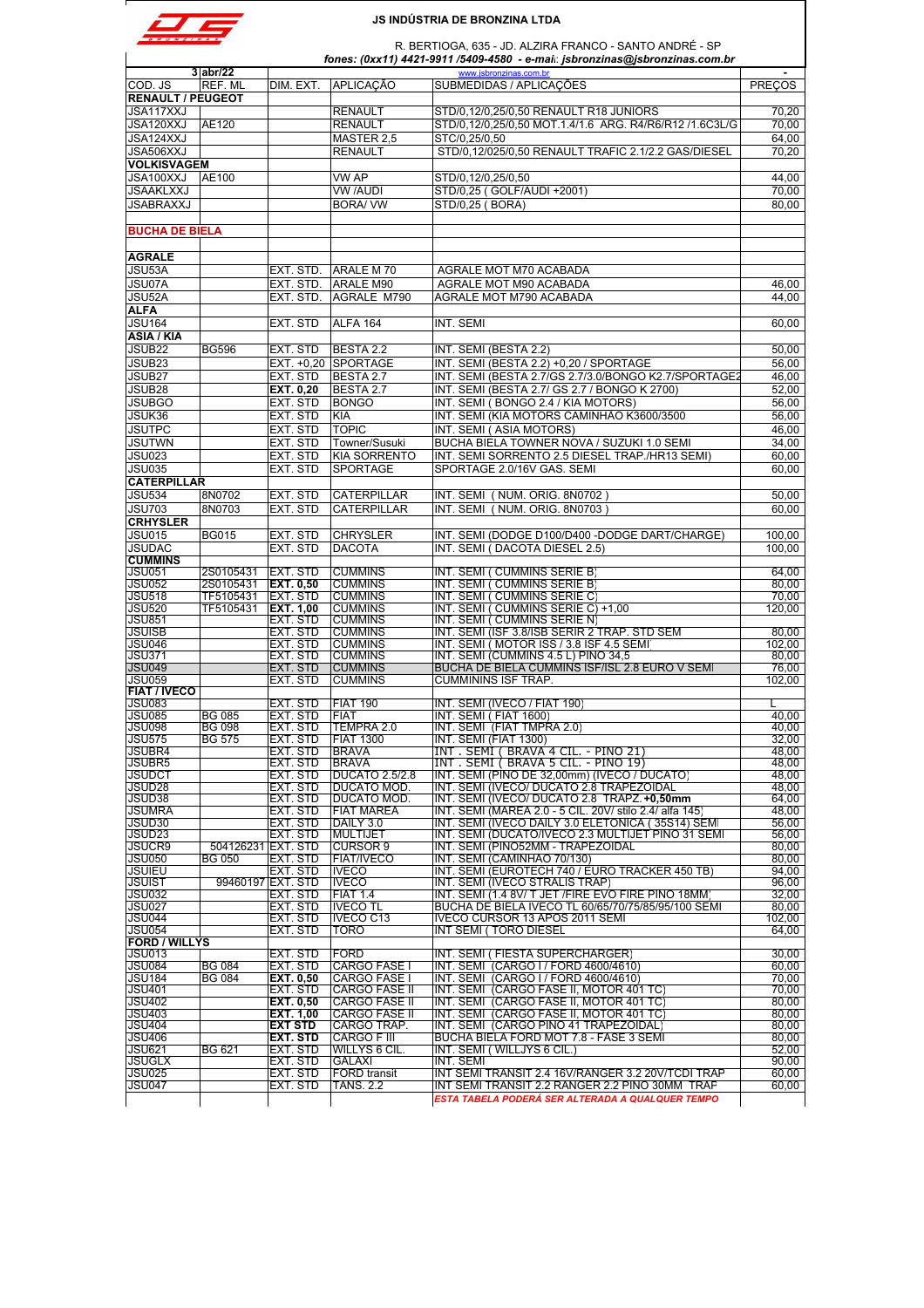| <b>BRONZINA</b> |  |
|-----------------|--|

|                                                                                                                                                                                                                                                                                                              | $4$ abr/22     |                                 |                    | www.jsbronzinas.com.br                                                                    |                                                                                           |
|--------------------------------------------------------------------------------------------------------------------------------------------------------------------------------------------------------------------------------------------------------------------------------------------------------------|----------------|---------------------------------|--------------------|-------------------------------------------------------------------------------------------|-------------------------------------------------------------------------------------------|
| COD. JS                                                                                                                                                                                                                                                                                                      | N. ORIG.       | DIM. EXT.                       | <b>APLICACÃO</b>   | SUBMEDIDAS / APLICAÇÕES                                                                   | <b>PRECOS</b>                                                                             |
| <b>GENERAL MOTORS</b>                                                                                                                                                                                                                                                                                        |                |                                 |                    |                                                                                           |                                                                                           |
| JSUVCT                                                                                                                                                                                                                                                                                                       |                | EXT. STD                        | <b>VECTRA</b>      | INT. SEMI (GM VECTRA IMPORTADO)/ CÁLIBRA                                                  | 56,00                                                                                     |
|                                                                                                                                                                                                                                                                                                              |                |                                 | <b>CAPITIVA</b>    | CHEVR CAPITIVA AWD 3.6 24V. 08/10 HFV6 261CV GAS Se                                       |                                                                                           |
| JSU024                                                                                                                                                                                                                                                                                                       |                | EXT. STD                        |                    |                                                                                           | 70,00                                                                                     |
| JSU031                                                                                                                                                                                                                                                                                                       |                | EXT. STD                        | <b>TRACKER</b>     | GM TRACKER M. PEUGEOT 2.0 (2003/4) SUZUKI VITARASE                                        | 56,00                                                                                     |
| <b>JSU038</b>                                                                                                                                                                                                                                                                                                |                | EXT. STD                        | <b>PRISMA</b>      | INT. SEMI GM CEVROLET PRISMA/ONIX 1.0/1.4                                                 | 40,00                                                                                     |
| JSU060                                                                                                                                                                                                                                                                                                       |                | EXT. STD                        | NOVA S10           | INT SEMI - S10 MOTOR DURAMAX                                                              | 46,00                                                                                     |
| <b>HIUNDAY</b>                                                                                                                                                                                                                                                                                               |                |                                 |                    |                                                                                           |                                                                                           |
| JSUNHR                                                                                                                                                                                                                                                                                                       |                | EXT.STD                         | <b>NOVA HR</b>     | HR MOT EURO 5 SEMI                                                                        | 56,00                                                                                     |
| <b>JOHN DEERE</b>                                                                                                                                                                                                                                                                                            |                |                                 |                    |                                                                                           |                                                                                           |
| JSU660                                                                                                                                                                                                                                                                                                       |                | EXT. STD                        | <b>MOT 6059T</b>   | INT. SEMI MOT 3029T/4039T/6359T/5700/6059T/64014 SEMI                                     | 70.00                                                                                     |
| JSU045                                                                                                                                                                                                                                                                                                       |                | EXT. STD                        | <b>MOT 6090T</b>   | INT. SEMI COLHEITADEIRA 3520                                                              | 110,00                                                                                    |
| <b>MAN</b>                                                                                                                                                                                                                                                                                                   |                |                                 |                    |                                                                                           |                                                                                           |
| JSU048                                                                                                                                                                                                                                                                                                       |                | EXT. STD                        | <b>MAN</b>         | INT. SEMI MOTOR MAN/CONSTELATION SEMI                                                     | 120,00                                                                                    |
| <b>MAXION / PERKINS</b>                                                                                                                                                                                                                                                                                      |                |                                 |                    |                                                                                           |                                                                                           |
| JSU002                                                                                                                                                                                                                                                                                                       | <b>BG 002U</b> | EXT. STD                        | <b>PERKINS</b>     | INT. SEMI (PERKINS 6357/6358)                                                             | 54,00                                                                                     |
| JSU194                                                                                                                                                                                                                                                                                                       |                | EXT. +0,50 PERKINS              |                    | INT. SEMI ( PERKINS 4203/3152/4203) = 0,50MM                                              | 70,00                                                                                     |
|                                                                                                                                                                                                                                                                                                              |                |                                 |                    |                                                                                           |                                                                                           |
| JSU004                                                                                                                                                                                                                                                                                                       | <b>BG 004</b>  | EXT. STD                        | PERKINS 4203       | INT. SEMI ( PERKINS 4203/3152/4203)                                                       | 50,00                                                                                     |
| JSU036                                                                                                                                                                                                                                                                                                       | <b>BG 036</b>  | EXT. STD                        | PERKINS 4236       | INT. SEMI (PK 6354.2,6354.4,4248, 4236 - D20)                                             | 52,00                                                                                     |
| JSU086                                                                                                                                                                                                                                                                                                       | <b>BG 086</b>  | EXT. 0,20                       | PK 4236            | INT. SEMI (PK 4236 - D20)                                                                 | 70,00                                                                                     |
| <b>JSU092</b>                                                                                                                                                                                                                                                                                                | <b>BG 092</b>  | EXT. 0,20                       | <b>PERKINS</b>     | INT. SEMI (PERKINS 6357/6358)                                                             | 70,00                                                                                     |
| JSU094                                                                                                                                                                                                                                                                                                       | <b>BG 094</b>  | <b>EXT. 0,20</b>                | PERKINS 4203       | INT. SEMI ( PERKINS 4203/3152/4203)                                                       | 70,00                                                                                     |
| <b>JSU509</b>                                                                                                                                                                                                                                                                                                | <b>BG509</b>   | EXT. STD                        | <b>GM</b>          | INT. SEMI (TQ-20-B4(4236)TURBO- D20 APÓS 93)                                              | 60,00                                                                                     |
| JSU519                                                                                                                                                                                                                                                                                                       |                | <b>EXT. 0.50</b>                | <b>GM</b>          | INT. SEMI (TQ-20-B4(4236)TURBO- D20 APÓS 93)                                              | 70,00                                                                                     |
| <b>JSU595</b>                                                                                                                                                                                                                                                                                                |                | EXT. STD                        | <b>GM</b>          | INT. SEMI (TQ-20-B4-4236 TURBO D20 APOS 93 TRAPEZ.)                                       | 72,00                                                                                     |
| JSU862                                                                                                                                                                                                                                                                                                       | <b>BG862</b>   | <b>EXT STD</b>                  |                    | INT SEMI (MAXION SPRINTER RANGER MOT HS2,5)                                               | 50.00                                                                                     |
|                                                                                                                                                                                                                                                                                                              |                |                                 |                    | INT SEMI (MAXION SPRINTER RANGER MOT HS2,5)                                               | 70,00                                                                                     |
| <b>JSU872</b>                                                                                                                                                                                                                                                                                                |                | EXT +0,50                       |                    |                                                                                           |                                                                                           |
| <b>JSU920</b>                                                                                                                                                                                                                                                                                                |                | <b>EXT.STD</b>                  | <b>RANGER</b>      | INT. SEMI( MAXION HS 2.8 / RANGER SEMI)                                                   | 80,00                                                                                     |
| <b>MERCEDES</b>                                                                                                                                                                                                                                                                                              |                |                                 |                    |                                                                                           |                                                                                           |
| <b>JSU011</b>                                                                                                                                                                                                                                                                                                | <b>BG 011U</b> | EXT. STD                        | OM 322             | INT. SEMI (MERCEDES 1111)                                                                 | 100,00                                                                                    |
| <b>JSU012</b>                                                                                                                                                                                                                                                                                                | <b>BG 012</b>  | EXT. STD                        | OM 312             | INT. SEMI (MERCEDES 0M312)                                                                | 100.00                                                                                    |
| JSU016                                                                                                                                                                                                                                                                                                       | <b>BG016</b>   | EXT. STD                        | M. BENS            | INT. SEMI (OM314/352/364/366)                                                             | 53,00                                                                                     |
| JSU017                                                                                                                                                                                                                                                                                                       | <b>BG017</b>   | EXT. 0,20                       | M. BENS            | INT. SEMI (OM314/352/364/366)                                                             | 60,00                                                                                     |
| JSU018                                                                                                                                                                                                                                                                                                       | <b>BG018</b>   | EXT. 0,50                       | M. BENS            | INT. SEMI (OM314/352/364/366)                                                             | 60,00                                                                                     |
| JSU021                                                                                                                                                                                                                                                                                                       | <b>BG 021</b>  | EXT. 0,20                       | OM 322             | INT. SEMI (MERCEDES 1111)                                                                 | 100,00                                                                                    |
| JSU022                                                                                                                                                                                                                                                                                                       | <b>BG022</b>   | $EXT +0,25$                     | OM 312             | INT. SEMI (MERCEDES 0M312)                                                                | 100,00                                                                                    |
|                                                                                                                                                                                                                                                                                                              |                |                                 |                    |                                                                                           |                                                                                           |
| JSU026                                                                                                                                                                                                                                                                                                       | <b>BG 026</b>  | <b>EXT. 0,50</b>                | OM 355             | INT. SEMI (MB OM355-5/355-6A/355-6LA)                                                     | 90,00                                                                                     |
| JSU029                                                                                                                                                                                                                                                                                                       |                | EXT. 1,00                       | M. BENS            | INT. SEMI (OM314/352/364/366)                                                             | 90,00                                                                                     |
| <b>JSU069</b>                                                                                                                                                                                                                                                                                                | <b>BG 069</b>  | <b>EXT. STD</b>                 | OM 355             | INT. SEMI (MB OM355-5/355-6A/355-6LA)                                                     | 84,00                                                                                     |
| <b>JSU180</b>                                                                                                                                                                                                                                                                                                |                | EXT. STD                        | OM 615/616         | INT. SEMI AMAROK(ADAPTAÇÃO) 2.0 16V TDI /MB180                                            | 52,00                                                                                     |
| <b>JSU505</b>                                                                                                                                                                                                                                                                                                | <b>BG 505</b>  | EXT. STD                        | OM 366             | INT. SEMI (COMPRESSOR)                                                                    | 52,00                                                                                     |
| <b>JSU506</b>                                                                                                                                                                                                                                                                                                |                | EXT. STD                        | OM355              | INT. SEMI (COMPRESSOR)                                                                    | 52,00                                                                                     |
| JSU526                                                                                                                                                                                                                                                                                                       | <b>BG 526</b>  | EXT. STD                        | MВ                 | INT. SEMI (OM 447/ 424 / 423 / 442)                                                       | 84,00                                                                                     |
| <b>JSU527</b>                                                                                                                                                                                                                                                                                                | <b>BG 526</b>  | <b>EXT. 0,50</b>                | <b>MB</b>          | INT. SEMI (OM 447/ 424 / 423 / 442)                                                       | 90,00                                                                                     |
| JSU611                                                                                                                                                                                                                                                                                                       |                | OM 611                          | <b>MB SPRINTER</b> | INT. SEMI SPRINTER 313, 413 CDI OM611/612 PARALELA                                        | 50,00                                                                                     |
| JSU612                                                                                                                                                                                                                                                                                                       |                | OM 612                          | <b>MB SPRINTER</b> | INT. SEMI SPRINTER 313, 413 CDI OM611/612                                                 | 52,00                                                                                     |
|                                                                                                                                                                                                                                                                                                              |                |                                 |                    |                                                                                           |                                                                                           |
| JSU616                                                                                                                                                                                                                                                                                                       |                | OM 366                          | MB OM 366 TRAP     | INT. SEMI (OM 366) TRAPEZOIDAL                                                            | 60,00                                                                                     |
| <b>JSU862</b>                                                                                                                                                                                                                                                                                                | <b>BG862</b>   | EXT. STD                        | <b>SPRINTER</b>    | INT. SEMI MAXION SPRINTER RANGER MOT HS2,5                                                | 50,00                                                                                     |
| JSU872                                                                                                                                                                                                                                                                                                       |                | EXT +0,50                       |                    | INT SEMI (MAXION SPRINTER RANGER MOT HS2,5)                                               |                                                                                           |
| JSU923                                                                                                                                                                                                                                                                                                       | <b>BG923</b>   |                                 |                    |                                                                                           |                                                                                           |
|                                                                                                                                                                                                                                                                                                              |                | EXT. STD                        | <b>MB OM 906</b>   | INT. SEMI MB OM 904/924/906/926 PIn 42MM SEMI                                             |                                                                                           |
|                                                                                                                                                                                                                                                                                                              |                | BG923+0,50 EXT. +0,50 MB OM 906 |                    | INT. SEMI MB OM 904/924/906/926 PIn 42MM + 50 INT SEMI                                    |                                                                                           |
|                                                                                                                                                                                                                                                                                                              | BG923+1,0      | $ EXI + 1,0 $                   | <b>MB OM 900</b>   | INT. SEMI MB OM 904/924/906/926 PIn 42MM + 1,0 INT SEM                                    |                                                                                           |
|                                                                                                                                                                                                                                                                                                              |                |                                 | <b>CLASSE A</b>    |                                                                                           | 140.00<br>60,00<br>70,00<br>70,00<br>60.00                                                |
|                                                                                                                                                                                                                                                                                                              |                | EXT. STD                        |                    | INT SEMI MB CLASSE A (GAZ.)                                                               |                                                                                           |
|                                                                                                                                                                                                                                                                                                              | <b>BG 716</b>  | EXT. STD                        | OM 457             | INT SEMI OM 457 SEMI (BRONZE)                                                             |                                                                                           |
|                                                                                                                                                                                                                                                                                                              |                | EXT. STD                        | EURO v             | INT SEMI MERC BENS EURO V PINO 44 (BRONZE)                                                |                                                                                           |
|                                                                                                                                                                                                                                                                                                              |                | EXT. +1,00 EURO v               |                    | INT SEMI MERC BENS EURO V PINO 44 (BRONZE)                                                |                                                                                           |
|                                                                                                                                                                                                                                                                                                              |                | EXT. STD                        | OM 447             | INT SEMI (OM 447 TRAPEZOIDAL)                                                             |                                                                                           |
|                                                                                                                                                                                                                                                                                                              |                |                                 |                    |                                                                                           |                                                                                           |
|                                                                                                                                                                                                                                                                                                              |                | EXT. STD                        | H 100              | INT. SEMI(H100/L200/L300/GALLOPER/PAJ.2.5 M. 4D55                                         |                                                                                           |
|                                                                                                                                                                                                                                                                                                              |                | EXT. +0,50 H 100                |                    | INT. SEMI (H 100) / PAJERO 2.5 MOT. 4D55 +0,50                                            |                                                                                           |
|                                                                                                                                                                                                                                                                                                              |                | EXT. STD                        | L200 SPORT         | INT. SEMI - TRAPEZOIDAL                                                                   |                                                                                           |
|                                                                                                                                                                                                                                                                                                              |                | EXT. STD                        | PAJERO 2.8         | INT. SEMI (PAJERO 2.8 MOT. 4M40 PIN 30 MM)                                                |                                                                                           |
|                                                                                                                                                                                                                                                                                                              |                | EXT. STD                        | <b>TRITON</b>      | INT. SEMI MITSUBSHI L200 TRITON /PAJERO MOT 4M41                                          | 70,00<br>70,00<br>120,00<br>110,00<br>46,00<br>70,00<br>60,00<br>60.00<br>60,00           |
|                                                                                                                                                                                                                                                                                                              |                |                                 |                    |                                                                                           |                                                                                           |
|                                                                                                                                                                                                                                                                                                              |                |                                 |                    |                                                                                           |                                                                                           |
|                                                                                                                                                                                                                                                                                                              | <b>BG 005</b>  | EXT. STD                        | <b>MWM</b>         | INT. SEMI (MWM D222/KD112/KD12)                                                           |                                                                                           |
|                                                                                                                                                                                                                                                                                                              | <b>BG 030</b>  | EXT. STD                        | <b>MWM</b>         | INT. SEMI (MWM 225/226/229) ( ACABADA )                                                   |                                                                                           |
|                                                                                                                                                                                                                                                                                                              | <b>BG 030</b>  | EXT. STD                        | <b>MWM</b>         | INT. SEMI (MWM 225/226/229)                                                               |                                                                                           |
|                                                                                                                                                                                                                                                                                                              | <b>BG 033</b>  | EXT. STD                        | <b>MWM</b>         | INT. SEMI (TB 232V12 / V12B)                                                              |                                                                                           |
|                                                                                                                                                                                                                                                                                                              | <b>BG 076</b>  | EXT. STD                        | <b>MWM</b>         | INT. SEMI (229 TURBO - CAMINHÃO VW 7.110S)                                                |                                                                                           |
|                                                                                                                                                                                                                                                                                                              | <b>BG 095</b>  | EXT. 0,20                       | <b>MWM</b>         | INT. SEMI (MWM D222/KD112/KD12)                                                           |                                                                                           |
|                                                                                                                                                                                                                                                                                                              | <b>BG 090</b>  | EXT. 0,20                       | <b>MWM</b>         | INT. SEMI (MWM 225/226/229)                                                               |                                                                                           |
|                                                                                                                                                                                                                                                                                                              |                |                                 |                    |                                                                                           |                                                                                           |
|                                                                                                                                                                                                                                                                                                              |                | EXT. 1,00                       | <b>MWM</b>         | INT. SEMI (MWM 225/226/229)                                                               |                                                                                           |
|                                                                                                                                                                                                                                                                                                              | <b>BG 528</b>  | EXT. STD                        | <b>MWM</b>         | INT. SEMI (MWM 4.10/6.10 ASP/TURBO)                                                       |                                                                                           |
| <b>JSU924</b><br>JSU925<br>JSU160<br><b>JSU716</b><br><b>JSU718</b><br>JSU719<br>JSU056<br><b>MITSUBISHI</b><br>JSU100<br><b>JSU101</b><br>JSUMSP<br>JSUP28<br>JSUT32<br>MWM<br>JSU005<br>JSU30A<br><b>JSU030</b><br>JSU033<br>JSU076<br>JSU095<br>JSU090<br><b>JSU120</b><br><b>JSU528</b><br><b>JSU545</b> | <b>BG 545</b>  | EXT. STD                        | <b>SPRINT</b>      | INT. SEMI (MWM SPRINT 2.8, 4 E 6 CIL.)                                                    | 100,00<br>50,00<br>50,00<br>120,00<br>64,00<br>100,00<br>70,00<br>70,00<br>52,00<br>52,00 |
| <b>JSU548</b>                                                                                                                                                                                                                                                                                                | SERIE 10       | EXT. 0,20                       | MWM MOT 6.1        | INT. SEMI (MWM 4.10/ 6.10 ASP/ TURBO)                                                     | 60,00                                                                                     |
| <b>JSU558</b>                                                                                                                                                                                                                                                                                                | SERIE 10       | <b>EXT. 0.50</b>                | MWM MOT 6.1        | INT. SEMI (MWM 4.10/ 6.10 ASP/ TURBO)<br>ESTA TABELA PODERÁ SER ALTERADA A QUALQUER TEMPO | 70,00                                                                                     |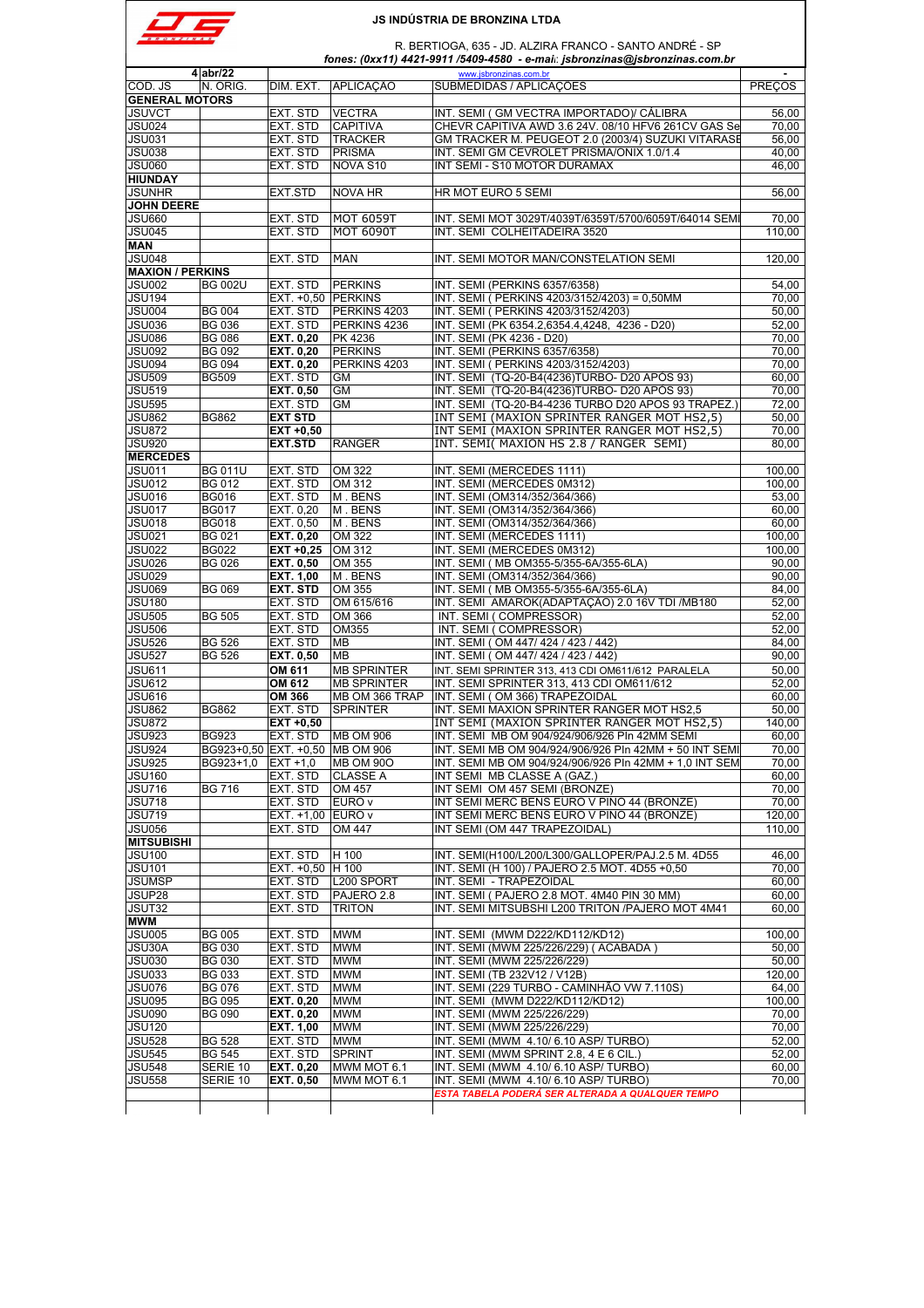

|                                                                                                                                                                                                                                                                                                                                                              | $5$ abr/22     |                   |                      |                                                                                                      |                 |
|--------------------------------------------------------------------------------------------------------------------------------------------------------------------------------------------------------------------------------------------------------------------------------------------------------------------------------------------------------------|----------------|-------------------|----------------------|------------------------------------------------------------------------------------------------------|-----------------|
|                                                                                                                                                                                                                                                                                                                                                              |                |                   |                      | www.jsbronzinas.com.br                                                                               |                 |
| COD. JS                                                                                                                                                                                                                                                                                                                                                      | N. ORIG.       |                   | DIM. EXT. APLICAÇÃO  | SUBMEDIDAS / APLICAÇÕES                                                                              | <b>PREÇOS</b>   |
| <b>MWM - CONTINUAÇÃO</b>                                                                                                                                                                                                                                                                                                                                     |                |                   |                      |                                                                                                      |                 |
| JSU568                                                                                                                                                                                                                                                                                                                                                       | SERIE 10       | <b>EXT. 1,00</b>  | MWM MOT 6.1          | INT. SEMI (MWM 4.10/6.10 ASP/TURBO)                                                                  | 76,00           |
| <b>JSU920</b>                                                                                                                                                                                                                                                                                                                                                |                | <b>EXT STD</b>    | MWM hs 2.8           | INT SEMI MAXION HS 2.8 / RANGER SEMI                                                                 | 80,00           |
| JSU928                                                                                                                                                                                                                                                                                                                                                       | <b>ACELLO</b>  | EXT. STD          | <b>MWM</b>           | INT. SEMI (MWM ACTEON X12 - TRAPEZOIDAL)                                                             | 64,00           |
| <b>JSU929</b>                                                                                                                                                                                                                                                                                                                                                | <b>ACELLO</b>  | EXT. 0,50         | <b>MWM</b>           | INT. SEMI (MWM ACTEON X12 - TRAPEZOIDAL) SEMI +0,50                                                  | 80,00           |
|                                                                                                                                                                                                                                                                                                                                                              |                |                   |                      |                                                                                                      |                 |
| <b>JSU930</b>                                                                                                                                                                                                                                                                                                                                                |                | <b>EXT STD</b>    | MWM ER V             | INT. SEMI MWM X12 EURO V SEMI                                                                        | 72,00           |
| <b>NISSAN</b>                                                                                                                                                                                                                                                                                                                                                |                |                   |                      |                                                                                                      |                 |
| JSUN25                                                                                                                                                                                                                                                                                                                                                       |                | <b>EXT STD</b>    | <b>FRONTIER</b>      | INT. SEMI (NISSAN 2.5-16V - TRAPESOIDAL)                                                             | 52,00           |
| JSUN28                                                                                                                                                                                                                                                                                                                                                       |                | <b>EXT STD</b>    |                      | INT. SEMI (NISSAN 2.8 - TRAPESOIDAL)                                                                 |                 |
| <b>RENAULT / PEUGEOT</b>                                                                                                                                                                                                                                                                                                                                     |                |                   |                      |                                                                                                      |                 |
|                                                                                                                                                                                                                                                                                                                                                              |                |                   |                      |                                                                                                      |                 |
| <b>JSU306</b>                                                                                                                                                                                                                                                                                                                                                |                | EXT. STD          | PEUGEOT              | INT. SEMI (PEUGEOT 306 - 1.6/16V                                                                     | 50.00           |
| <b>JSU405</b>                                                                                                                                                                                                                                                                                                                                                |                | EXT. STD          | <b>PEUGEOT</b>       | INT. SEMI PEUGEOT 405 DIESEL(MOT. XUDPA/XUD9)                                                        | 60,00           |
| <b>JSU504</b>                                                                                                                                                                                                                                                                                                                                                |                | EXT. STD          | <b>PEUGEOT</b>       | INT. SEMI (PEUGEOT 504 - DIESEL)                                                                     | 60,00           |
| <b>JSU875</b>                                                                                                                                                                                                                                                                                                                                                | <b>BG875</b>   | EXT. STD          | <b>TRAFIC DIESEL</b> | INT. SEMI (TRAFIC DIESEL)                                                                            | 60,00           |
|                                                                                                                                                                                                                                                                                                                                                              |                | EXT. STD          |                      |                                                                                                      |                 |
| JSUR20                                                                                                                                                                                                                                                                                                                                                       |                |                   | <b>RENAULT</b>       | INT. SEMI (SENIC 2.0-8V/LAGUNA/MEGANE)                                                               | 50,00           |
| <b>JSU124</b>                                                                                                                                                                                                                                                                                                                                                |                | EXT. STD          | <b>MASTER</b>        | INT. SEMI (MASTER 2.5 DIESEL                                                                         | 44,00           |
| <b>JSU125</b>                                                                                                                                                                                                                                                                                                                                                |                | EXT. 0,50         | MASTER 2.5           | INT. SEMI (MASTER 2.5 DIESEL SEMI                                                                    | 60,00           |
| <b>JSU040</b>                                                                                                                                                                                                                                                                                                                                                |                | EXT. STD          | MASTER 2.3           | INT. SEMI (MASTER 2.3 DIESEL SEMI                                                                    | 56,00           |
| <b>JSU057</b>                                                                                                                                                                                                                                                                                                                                                |                | EXT. STD          | <b>CLIO</b>          | INT. SEMI (CLIO 2013 /LOGAN 1.0)                                                                     | 40.00           |
|                                                                                                                                                                                                                                                                                                                                                              |                |                   |                      |                                                                                                      |                 |
| <b>SCÂNIA</b>                                                                                                                                                                                                                                                                                                                                                |                |                   |                      |                                                                                                      |                 |
| <b>JSU529</b>                                                                                                                                                                                                                                                                                                                                                |                | EXT. STD          | SCÂNIA               | INT. SEMI (SCÂNIA 113)                                                                               | 88,00           |
| <b>JSU544</b>                                                                                                                                                                                                                                                                                                                                                |                | $EXT +0,50$       | <b>SCÂNIA</b>        | INT. SEMI (SCÂNIA 113) +0,50mm                                                                       | 100,00          |
| <b>JSU554</b>                                                                                                                                                                                                                                                                                                                                                |                |                   | SCÂNIA               |                                                                                                      |                 |
|                                                                                                                                                                                                                                                                                                                                                              |                | EXT +1,0          |                      | INT. SEMI (SCÂNIA 113) +1,00mm                                                                       | 110.00          |
| <b>JSU563</b>                                                                                                                                                                                                                                                                                                                                                |                | EXT. STD          | SCÂNIA               | INT. SEMI (SCÂNIA DC11 114/124 SERIE 4 - TRAPEZOIDAL                                                 | 112.00          |
| <b>JSU564</b>                                                                                                                                                                                                                                                                                                                                                |                | WXT+ 1,00 SCÂNIA  |                      | INT. SEMI (DC11/DC12/114/124(TRAP.)SEMI +1.00MM)                                                     | 112,00          |
| <b>JSU058</b>                                                                                                                                                                                                                                                                                                                                                |                | <b>EXT STD</b>    | SCÂNIA               | INT SEMI (124 EURO 5)                                                                                | 140.00          |
| <b>TOBATA</b>                                                                                                                                                                                                                                                                                                                                                |                |                   |                      |                                                                                                      |                 |
|                                                                                                                                                                                                                                                                                                                                                              |                |                   |                      |                                                                                                      |                 |
| <b>JSUT5A</b>                                                                                                                                                                                                                                                                                                                                                |                | EXT. STD          | <b>TOBATA T5</b>     | TOBATA MOT T5 - ACABADA                                                                              | 42,00           |
| <b>JSUT8A</b>                                                                                                                                                                                                                                                                                                                                                |                | EXT. STD          | TOBATA TR 8          | TOBATA MOT TR8 - ACABADA                                                                             | 50,00           |
| JSU14A                                                                                                                                                                                                                                                                                                                                                       |                | EXT. STD          | <b>TOBATA AS 140</b> | TOBATA MOT AS140 ACABADA                                                                             | 60,00           |
| JSU70A                                                                                                                                                                                                                                                                                                                                                       |                | EXT. STD          | <b>TOBATA AR 70</b>  | TOBATA MOT AR70 ACABADA                                                                              | 40,00           |
|                                                                                                                                                                                                                                                                                                                                                              |                |                   |                      |                                                                                                      |                 |
| <b>TOYOTA</b>                                                                                                                                                                                                                                                                                                                                                |                |                   |                      |                                                                                                      |                 |
| JSUH28                                                                                                                                                                                                                                                                                                                                                       | 73115          | EXT. STD          | HILUX 2.8            | INT. SEMI (PINO 29,00 mm) (N° OR -90999-73115)                                                       | 54,00           |
| JSUHTD                                                                                                                                                                                                                                                                                                                                                       | 73136          | EXT. STD          | HILUX 3.0            | INT. SEMI (HILUX T. D - PINO 34 - MOT. 1KZT)                                                         | 58,00           |
| JSUH <sub>24</sub>                                                                                                                                                                                                                                                                                                                                           |                | EXT. STD          | TOYOTA 14 B          | INT. SEMI (HILUX 2.4)(PINO 27)                                                                       | 52,00           |
|                                                                                                                                                                                                                                                                                                                                                              |                |                   |                      |                                                                                                      |                 |
| <b>JSU128</b>                                                                                                                                                                                                                                                                                                                                                |                | EXT. STD          | TOYOTA 14 B          | INT. SEMI (TOYOTA 14 B)                                                                              | 52,00           |
| <b>JSUCRL</b>                                                                                                                                                                                                                                                                                                                                                |                | EXT. STD          | <b>COROLA</b>        | COROLA MOT 1ZZFE (2003/2011) VVTI SEMI                                                               | 44,00           |
|                                                                                                                                                                                                                                                                                                                                                              |                | EXT. STD          |                      |                                                                                                      | 52,00           |
| JSUHKD                                                                                                                                                                                                                                                                                                                                                       |                |                   | <b>HILUX</b>         | INT SEMI HILUX MOT 2KDF                                                                              |                 |
| <b>VALTRA</b>                                                                                                                                                                                                                                                                                                                                                |                |                   |                      |                                                                                                      |                 |
| <b>JSU717</b>                                                                                                                                                                                                                                                                                                                                                |                | EXT. STD          | <b>VALTRA</b>        | DS420/ DS620/IVECO CAM. STD - SEMI                                                                   | 80,00           |
| <b>JSU727</b>                                                                                                                                                                                                                                                                                                                                                |                | EXT. +0,50 VALTRA |                      | DS420/DS620 - SEMI                                                                                   | 84,00           |
| <b>VOLKSVAGEM / AUDI</b>                                                                                                                                                                                                                                                                                                                                     |                |                   |                      |                                                                                                      |                 |
|                                                                                                                                                                                                                                                                                                                                                              |                |                   |                      |                                                                                                      |                 |
| <b>JSU010</b>                                                                                                                                                                                                                                                                                                                                                |                | EXT. STD          | VW AT (MI)           | INT. SEMI (VW MI 8V / 16V)                                                                           | 24,00           |
| <b>JSU019</b>                                                                                                                                                                                                                                                                                                                                                | <b>BG 019</b>  | EXT. STD          | VW AR                | INT. SEMI (VW 1300/1500/1600)                                                                        | 26,00           |
| JSU037                                                                                                                                                                                                                                                                                                                                                       | <b>JSU 037</b> | EXT. STD          | AP 1.5 / 1.6         | INT. SEMI (PASSAT 1.5/1.6)                                                                           | 36,00           |
| <b>JSU039</b>                                                                                                                                                                                                                                                                                                                                                | <b>BG 039</b>  | EXT. 0,20         | VW AR                | INT. SEMI (VW 1300/1500/1600) +0,20mm                                                                | 50,00           |
|                                                                                                                                                                                                                                                                                                                                                              |                |                   |                      |                                                                                                      |                 |
| <b>JSU080</b>                                                                                                                                                                                                                                                                                                                                                | <b>BG 080</b>  | EXT. STD          | <b>KOMBI DIESEL</b>  | INT. SEMI (KOMBI DIESEL)                                                                             | 50,00           |
| <b>JSU123</b>                                                                                                                                                                                                                                                                                                                                                |                | EXT. STD          | GOL G5               | INT. SEMI (GOL GER. 5 / 1.0 - 1.6)                                                                   | 23,00           |
| <b>JSU598</b>                                                                                                                                                                                                                                                                                                                                                | <b>BG 598</b>  | EXT. STD          | AP 1.8/2.0           | INT. SEMI (AP 1.8 / 2.0)                                                                             | 25,00           |
| JSUGOF                                                                                                                                                                                                                                                                                                                                                       |                | EXT. STD          | <b>GOLF</b>          | INT. SEMI (PINO 21,00 mm)                                                                            | 50,00           |
|                                                                                                                                                                                                                                                                                                                                                              |                |                   |                      |                                                                                                      |                 |
| JSUAUD                                                                                                                                                                                                                                                                                                                                                       |                | EXT. STD          | <b>AUDI</b>          | INT. SEMI (PINO 19 mm) Audi 1.8 Turbo                                                                | 60,00           |
| <b>JSUAMK</b>                                                                                                                                                                                                                                                                                                                                                |                | EXT. STD          | <b>AMAROK/ AUDI</b>  | INT. SEMI (PINO 26 mm) trap Amarok / Audi 2.0                                                        | 60,00           |
| JSU                                                                                                                                                                                                                                                                                                                                                          |                | EXT. std          | VW UP/TOX            | INT. SEMI ( VW UP /FOX - 1.0 3CIL)                                                                   | <b>CONSULTA</b> |
| <b>JSU180</b>                                                                                                                                                                                                                                                                                                                                                |                | EXT. STD          | MB180/AMAROK         | INT. SEMI Adaptção Amarok 2.0 16V TDI /MB180                                                         | 104,00          |
|                                                                                                                                                                                                                                                                                                                                                              |                |                   |                      |                                                                                                      |                 |
| <b>VOLVO</b>                                                                                                                                                                                                                                                                                                                                                 |                |                   |                      |                                                                                                      |                 |
| <b>JSU081</b>                                                                                                                                                                                                                                                                                                                                                | 1545302        | EXT. STD          | <b>VOLVO</b>         | (VOLVO N10 - MOT THD100)<br>INT. SEMI                                                                | 47,00           |
| <b>JSU082</b>                                                                                                                                                                                                                                                                                                                                                | 1545302        | EXT. +1,00 VOLVO  |                      | INT. SEMI<br>(VOLVO N10 - MOT THD100) +1,00mm                                                        | 100,00          |
|                                                                                                                                                                                                                                                                                                                                                              | 470434         | EXT. STD          | <b>VOLVO</b>         | INT. SEMI<br>(VOLVO NL12)                                                                            | 96,00           |
|                                                                                                                                                                                                                                                                                                                                                              |                |                   |                      |                                                                                                      |                 |
|                                                                                                                                                                                                                                                                                                                                                              |                |                   |                      | (VOLVO NL12) +1,00mm<br>INT. SEMI                                                                    | 100,00          |
|                                                                                                                                                                                                                                                                                                                                                              | 470434         | EXT. +1,00 VOLVO  |                      |                                                                                                      |                 |
|                                                                                                                                                                                                                                                                                                                                                              | 422.708        | EXT. STD          | <b>VOLVO</b>         | (VOLVO NL340 - MOT TD102FS)<br>INT. SEMI                                                             | 74,00           |
|                                                                                                                                                                                                                                                                                                                                                              | 422.708        |                   |                      |                                                                                                      |                 |
|                                                                                                                                                                                                                                                                                                                                                              |                | EXT. +1,00 VOLVO  |                      | INT. SEMI (VOLVO NL340 - MOT TD102FS) +1,00mm                                                        | 100,00          |
|                                                                                                                                                                                                                                                                                                                                                              | 470.304        | EXT. STD          | <b>VOLVO</b>         | INT. SEMI (VOLVO NL12-360 - MOT THD100) (BG 831)                                                     | 104,00          |
|                                                                                                                                                                                                                                                                                                                                                              | 470.304        | EXT. 0,50         | <b>VOLVO</b>         | INT. SEMI (VOLVO NL12-360 - MOT THD100) + 0,50mm                                                     | 104,00          |
|                                                                                                                                                                                                                                                                                                                                                              | 470.304        | EXT. 1,00         | <b>VOLVO</b>         | INT. SEMI (VOLVO NL12-360 - MOT THD100) + 1,00 mm                                                    | 110,00          |
|                                                                                                                                                                                                                                                                                                                                                              |                |                   | <b>VOLVO</b>         |                                                                                                      | 140,00          |
|                                                                                                                                                                                                                                                                                                                                                              |                | EXT. STD          |                      | ONT. SEMI (VOLVO FH 13)                                                                              |                 |
|                                                                                                                                                                                                                                                                                                                                                              |                |                   |                      |                                                                                                      |                 |
|                                                                                                                                                                                                                                                                                                                                                              | AE             | EXT. STD          |                      | BUCH BIELA YANMAR AE1 ( ACABADA )                                                                    | 70,00           |
|                                                                                                                                                                                                                                                                                                                                                              | <b>BG 042</b>  | EXT. STD          | <b>YANMAR</b>        | INT. SEMI (MOT. B-9/B-9C/NB-10/B-9M/NT-85 (ACABADA)                                                  | 52,00           |
|                                                                                                                                                                                                                                                                                                                                                              |                |                   |                      |                                                                                                      |                 |
|                                                                                                                                                                                                                                                                                                                                                              | <b>B10</b>     |                   |                      | BUCHA BIELA YANMAR B10 (ACABADA)                                                                     | 60,00           |
|                                                                                                                                                                                                                                                                                                                                                              | B7             | EXT. STD          | <b>YANMAR</b>        | BUCHA BIELA YANAMAR B7 (ACABADA)                                                                     | 42,00           |
|                                                                                                                                                                                                                                                                                                                                                              | B8             | EXT. STD          | YANMAR               | BUCHA BIELA YANMAR B8 (ACABADA)                                                                      | 42,00           |
|                                                                                                                                                                                                                                                                                                                                                              | <b>NS50</b>    |                   |                      | BUC. BIE YANMAR NS50/ NSB50/ NT75B/ (ACABADA)                                                        | 33,00           |
|                                                                                                                                                                                                                                                                                                                                                              |                |                   |                      |                                                                                                      |                 |
|                                                                                                                                                                                                                                                                                                                                                              | <b>NS75</b>    | EXT. STD          | <b>YANMAR</b>        | BUCHA BIELA YANMAR NS75/NSB75 (ACABADA)                                                              | 37,20           |
|                                                                                                                                                                                                                                                                                                                                                              | <b>NS90</b>    | EXT. STD          | YANMAR               | BUCHA BIELA YANMAR NS90/ NSB90/ NSB90R (ACABADA)                                                     | 38,00           |
|                                                                                                                                                                                                                                                                                                                                                              | <b>NS11</b>    | EXT. STD          | <b>YANMAR</b>        | BUC. BIELA NS11/ NSB11/NSB11T (ACABADA)                                                              | 39,00           |
|                                                                                                                                                                                                                                                                                                                                                              |                |                   |                      |                                                                                                      |                 |
|                                                                                                                                                                                                                                                                                                                                                              | <b>NS18</b>    | EXT. STD          | YANMAR               | BUCCHA BIELA YANMAR NS18/NSB18 (ACABADA)                                                             | 46,00           |
|                                                                                                                                                                                                                                                                                                                                                              |                |                   |                      |                                                                                                      |                 |
|                                                                                                                                                                                                                                                                                                                                                              |                |                   |                      |                                                                                                      |                 |
|                                                                                                                                                                                                                                                                                                                                                              |                | EXT. STD          | <b>AGRALE</b>        | BUCHA MANGA EIXO AGRALE TRATOR 4100 (42,18X34X42                                                     | 72,00           |
| <b>JSU502</b><br><b>JSU503</b><br><b>JSU531</b><br><b>JSU532</b><br><b>JSUEDC</b><br><b>JSU360</b><br><b>JSU361</b><br><b>JSU053</b><br>YANMAR<br><b>JSU034</b><br>JSU42A<br>JSU043<br><b>JSUB7A</b><br><b>JSUB8A</b><br><b>JSU064</b><br><b>JSU065</b><br><b>JSU066</b><br><b>JSU067</b><br><b>JSU068</b><br><b>BUCHA MANGA DE EIXO</b><br>AGRALE<br>JSE001 |                |                   |                      |                                                                                                      |                 |
| <b>JSE002</b>                                                                                                                                                                                                                                                                                                                                                |                | EXT. STD          | <b>AGRALE</b>        | BUCHA MANGA EIXO AGRALE TRATOR 4100 (58,36X44,8X<br>ESTA TABELA PODERÁ SER ALTERADA A QUALQUER TEMPO | 115,00          |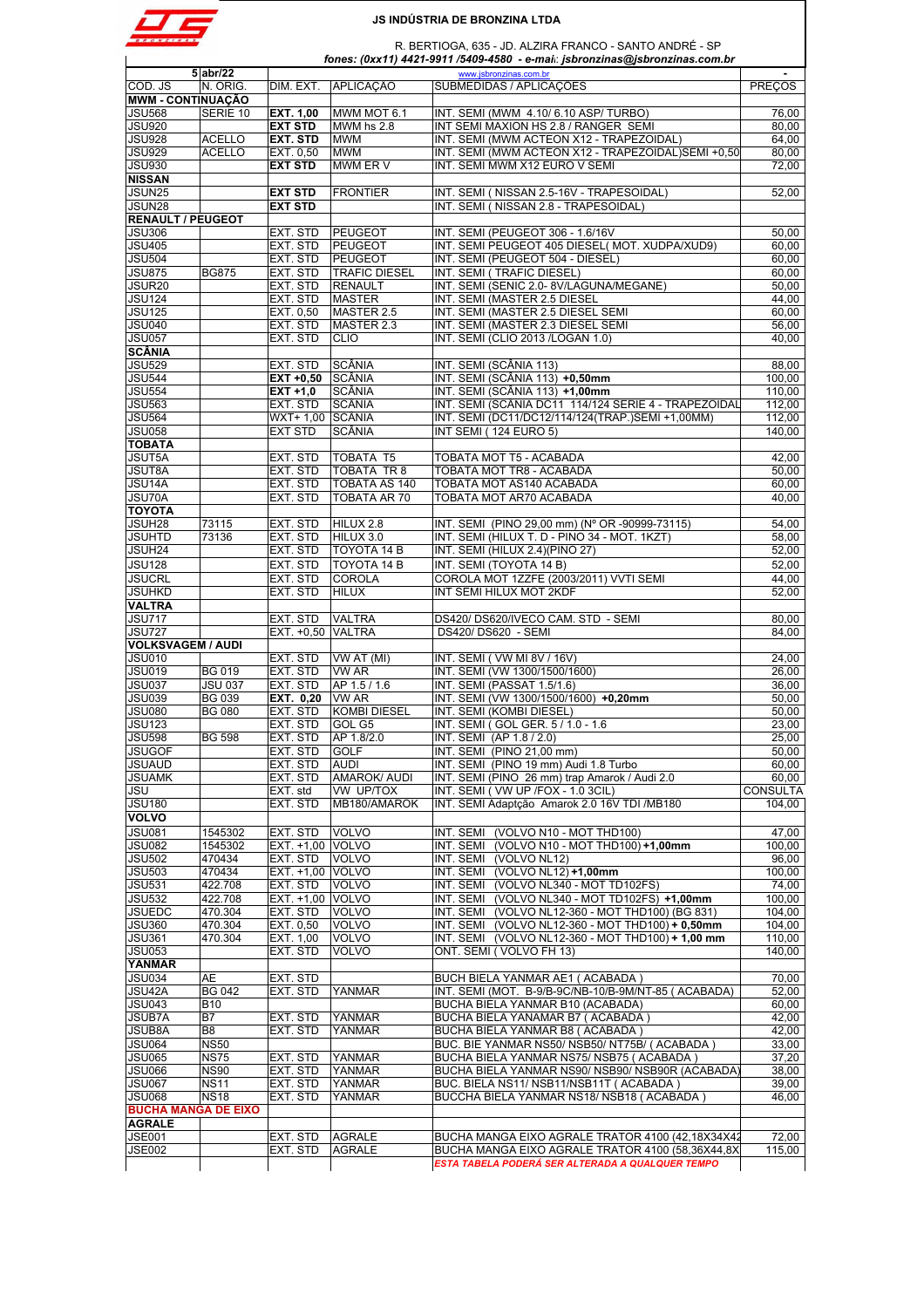

|                                        | 6 abr/22         |                              |                                          | www.jsbronzinas.com.br                                                        |                 |
|----------------------------------------|------------------|------------------------------|------------------------------------------|-------------------------------------------------------------------------------|-----------------|
| COD. JS                                | N. ORIG.         | DIM. EXT.                    | <b>APLICAÇÃO</b>                         | SUBMEDIDAS / APLICAÇÕES                                                       | <b>PRECOS</b>   |
| <b>BUCHA LINHA CATERPILLAR (GERAL)</b> |                  |                              |                                          |                                                                               |                 |
| <b>JSC001</b>                          | 7T0201           | EXT. STD                     | <b>CATERPILLAR</b>                       | INT. STD. (COM. FINAL D6C SERIE 8U)                                           | 600,00          |
| <b>JSC961</b>                          | 1H8396           | EXT. STD                     | <b>CATERPILLAR</b>                       | INT. STD (BUCHA LEV. LÂMINA)                                                  | 86,00           |
| <b>JSC962</b><br><b>JSC321</b>         | 1H8396<br>4J4232 | <b>EXT. STD</b><br>DIM. EXT. | <b>CATERPILLAR</b><br><b>CATERPILLAR</b> | INT. SEMI(BUCHA LEV. LÂMINA)<br>STD (CIL. LEV. LÂMINA (D4D/D4E)               | 98,00<br>160.00 |
| <b>JSC331</b>                          | 4J4233           | DIM. EXT.                    | <b>CATERPILLAR</b>                       | STD (CIL. LEV. LÂMINA ( D4D/D4E)                                              | 69,00           |
| <b>JSC741</b>                          | 4J6374           | DIM. EXT.                    | <b>CATERPILLAR</b>                       | STD (CIL. LEV. LÂMINA ( D4D/D4E)                                              | 60,00           |
| <b>JSB261</b>                          | 4J6326           | DIM. EXT.                    | <b>CATERPILLAR</b>                       | STD (CIL. LEV. LÂMINA (D4D/D4E)                                               | 50,00           |
| <b>JSB841</b>                          | 5J1184           | DIM. EXT.                    | CATERPILLAR                              | STD (CIL. LEV. LÂMINA (D8/D8H))                                               | 70,00           |
| <b>JSC311</b>                          | 4L4931           | <b>EXT. STD</b>              | <b>CATERPILLAR</b>                       | INT. STD (BUCHAS TRANSMISSÃO)                                                 | 79,00           |
| <b>JSC320</b>                          | 5M3320           | EXT. STD                     | <b>CATERPILLAR</b>                       | INT. SEMI (PARTE CONJ. 5M6701) BOMBA ÓLEO D6D                                 | 45,40           |
| <b>JSC461</b>                          | 7M4046           | EXT. STD                     | CATERPILLAR                              | INT. STD (COM. MOT. 3304/3306)                                                | 74,60           |
| <b>JSC462</b>                          | 7M4046           | <b>EXT. STD</b>              | <b>CATERPILLAR</b>                       | INT. SEMI (1,00) ( COM. MOT. 3304/3306)                                       | 78,60           |
| <b>JSC181</b>                          | 9M2418           | EXT. STD                     | <b>CATERPILLAR</b>                       | INT. STD (BUCHAS TRANSMISSÃO)                                                 | 94,20           |
| <b>JSC182</b>                          | 9M2418           | EXT. STD                     | <b>CATERPILLAR</b>                       | INT. SEMI (BUCHAS TRANSMISSÃO)                                                | 97,20           |
| <b>JSC382</b><br><b>JSC392</b>         | 9M5238           | <b>EXT. STD</b>              | <b>CATERPILLAR</b>                       | INT. SEMI (BUCHA COMANDO)                                                     | 98,40           |
| <b>JSC771</b>                          | 9M5239<br>9M5477 | EXT. STD<br><b>EXT. STD</b>  | <b>CATERPILLAR</b><br><b>CATERPILLAR</b> | INT. SEMI (BUCHA COMANDO)<br>INT. STD (COM. MOT. 3304/3306)                   | 64,00<br>65,00  |
| <b>JSC772</b>                          | 9M5477           | <b>EXT. STD</b>              | CATERPILLAR                              | INT. SEMI (1,00) ( COM. MOT. 3304/3306)                                       | 77,40           |
| <b>JSC951</b>                          | 9M8395           | <b>EXT. STD</b>              | <b>CATERPILLAR</b>                       | INT. STD (SÓ MOTOR 3306) (COM. E ACESSÓRIOS)                                  | 62,60           |
| <b>JSU534</b>                          | 8N0702           | EXT. STD                     | <b>CATERPILLAR</b>                       | INT. SEMI (MOT. 3304/3306) - BUCHA BIELA                                      | 50,00           |
| <b>JSC681</b>                          | 2P1168           | EXT. STD                     | <b>CATERPILLAR</b>                       | INT. STD (ENGR. MOT. 3304/3306)                                               | 37.20           |
| <b>JSC682</b>                          | 2P1168           | <b>EXT. STD</b>              | <b>CATERPILLAR</b>                       | INT. SEMI (ENGR. MOT. 3304/3306)                                              | 37,20           |
| <b>JSC011</b>                          | <b>1S7101</b>    | <b>EXT. STD</b>              | <b>CATERPILLAR</b>                       | INT. STD                                                                      | 46,80           |
| <b>JSC191</b>                          | 5S6419           | EXT. STD                     | CATERPILLAR                              | INT. STD (BAL. MOT. 3304/3306)                                                | 72,00           |
| <b>JSC192</b>                          | 5S6419           | <b>EXT. STD</b>              | <b>CATERPILLAR</b>                       | INT. SEMI (1.00) (BAL, MOT, 3304/3306)                                        | 76,00           |
| <b>JSC201</b>                          | 5S6420           | EXT. STD                     | <b>CATERPILLAR</b>                       | INT. STD (BAL. MOT. 3304/3306)                                                | 88,00           |
| <b>JSC202</b>                          | 5S6420           | EXT. STD                     | <b>CATERPILLAR</b>                       | INT. SEMI (1,00) (BAL. MOT. 3304/3306)                                        | 98,00           |
| <b>JSC431</b>                          | 5S8543           | EXT. STD                     | <b>CATERPILLAR</b>                       | INT. STD (SÓ MOTOR 3306) (COM. E ACESSÓRIOS)                                  | 96,00           |
| <b>JSC301</b><br><b>JSC302</b>         | 5S7630<br>5S7630 | <b>EXT. STD</b><br>EXT. STD  | <b>CATERPILLAR</b><br><b>CATERPILLAR</b> | INT. STD (ENGR. MOT. 3304/3306)<br>INT. SEMI (ENGR. MOT. 3304/3306)           | 44,50<br>49,40  |
| <b>JSC081</b>                          | <b>8S6508</b>    | <b>EXT. STD</b>              | <b>CATERPILLAR</b>                       | INT. STD (BOMBA ÓLEO MOT. 3304/3306)                                          | 22,60           |
| <b>JSC082</b>                          | <b>8S6508</b>    | EXT. STD                     | <b>CATERPILLAR</b>                       | INT. SEMI (BOMBA ÓLEO MOT. 3304/3306)                                         | 22,60           |
| JSC091                                 | 8S6509           | EXT. STD                     | <b>CATERPILLAR</b>                       | INT. STD (BOMBA OLEO MOT. 3304/3306)                                          | 22,60           |
| <b>JSC092</b>                          | 8S6509           | <b>EXT. STD</b>              | <b>CATERPILLAR</b>                       | INT. SEMI (BOMBA ÓLEO MOT. 3304/3306)                                         | 22,60           |
| <b>JSC111</b>                          | 8S6511           | EXT. STD                     | <b>CATERPILLAR</b>                       | INT. STD (BOMBA ÓLEO MOT. 3304/3306)                                          | 24,00           |
| <b>JSC112</b>                          | 8S6511           | <b>EXT. STD</b>              | <b>CATERPILLAR</b>                       | INT. SEMI (BOMBA ÓLEO MOT. 3304/3306)                                         | 24,00           |
| <b>JSC131</b>                          | 8S6513           | <b>EXT. STD</b>              | <b>CATERPILLAR</b>                       | INT. STD (BOMBA OLEO MOT. 3304/3306)                                          | 22,60           |
| <b>JSC132</b>                          | 8S6513           | EXT. STD                     | <b>CATERPILLAR</b>                       | INT. SEMI (BOMBA ÓLEO MOT. 3304/3306)                                         | 22,60           |
| <b>JSC141</b>                          | 8S6514           | <b>EXT. STD</b>              | <b>CATERPILLAR</b>                       | INT. STD (BOMBA ÓLEO MOT. 3304/3306)                                          | 22,60           |
| <b>JSC142</b>                          | 8S6514           | EXT. STD                     | <b>CATERPILLAR</b>                       | INT. SEMI (BOMBA ÓLEO MOT. 3304/3306)                                         | 22,60           |
| <b>JSC151</b>                          | 8S6515           | <b>EXT. STD</b><br>EXT. STD  | <b>CATERPILLAR</b>                       | INT. STD (BOMBA ÓLEO MOT. 3304/3306)                                          | 22,60           |
| <b>JSC152</b><br><b>JSC171</b>         | 8S6515<br>8S6517 | EXT. STD                     | <b>CATERPILLAR</b><br>CATERPILLAR        | INT. SEMI (BOMBA OLEO MOT. 3304/3306)<br>INT. STD (BOMBA ÓLEO MOT. 3304/3306) | 22,60<br>22,60  |
| <b>JSC172</b>                          | 8S6517           | <b>EXT. STD</b>              | <b>CATERPILLAR</b>                       | INT. SEMI (BOMBA OLEO MOT. 3304/3306)                                         | 22,60           |
| <b>JSC231</b>                          | 1T0423           | EXT. STD                     | <b>CATERPILLAR</b>                       | INT. STD                                                                      | 43,20           |
| <b>JSC761</b>                          | 1T0576           | EXT. STD                     | <b>CATERPILLAR</b>                       | INT. STD (BUCHAS TRANSMISSÃO)                                                 | 80,00           |
| <b>JSC762</b>                          | 1T0576           | EXT. STD                     | <b>CATERPILLAR</b>                       | INT. SEMI (BUCHAS TRANSMISSÃO)                                                | 84,00           |
| JSC671                                 | 1T0767           | EXT. STD                     | <b>CATERPILLAR</b>                       | INT. STD (BUCHAS TRANSMISSAO)                                                 | 71,00           |
| <b>JSC902</b>                          | 1T0902           | EXT. STD                     | <b>CATERPILLAR</b>                       | INT. STD (BUCHAS TRANSMISSÃO)                                                 | 44,00           |
| <b>JSC691</b>                          | 1T0969           | EXT. STD                     | <b>CATERPILLAR</b>                       | INT. STD (BUCHAS TRANSMISSÃO)                                                 | 120,00          |
| <b>JSC692</b>                          | 1T0969           | EXT. STD                     | <b>CATERPILLAR</b>                       | INT. SEMI (BUCHAS TRANSMISSÃO)                                                | 130.00          |
| <b>JSC941</b>                          | 3T2094           | EXT. STD                     | <b>CATERPILLAR</b>                       | INT. STD (BUCHAS TRANSMISSÃO)                                                 | 52,00           |
| <b>JSC942</b>                          | 3T2094           | EXT. STD                     | <b>CATERPILLAR</b>                       | INT. SEMI (BUCHAS TRANSMISSÃO)                                                | 58,50           |
| <b>SEDES DE VÁLVULA</b>                |                  |                              |                                          |                                                                               |                 |
|                                        |                  |                              |                                          |                                                                               |                 |
| <b>CÓDIGO</b>                          | REFER.           | DIA EXT.                     | <b>MEDIDAS</b>                           | <b>DESCRICÃO</b>                                                              | <b>PRECOR\$</b> |
| <b>CHEVROLET</b>                       |                  |                              |                                          |                                                                               |                 |
| <b>JSS201700</b>                       | 232893040        | <b>STD</b>                   | 32,55X25X6                               | CORSA ALCOOL / ONIX 1.0 8V ESC                                                | 20,00           |
| JSS201710                              | 232893140        | 0, 10                        | 32,65X25X6                               | CORSA ALCOOL / ONIX 1.0 8V ESC                                                | 20.00           |
| JSS201720                              | 232893240        | 0,20                         | 32,75X25X6                               | CORSA ALCOOL / ONIX 1.0 8V ESC                                                | 20,00           |
| JSS201750                              | 232893540        | 0,50                         | 33,05X25X6                               | CORSA ALCOOL / ONIX 1.0 8V ESC                                                | 20,00           |
| JSS101700                              | 232892040        | ST D                         | 36,50X30X6                               | CORSA ALCOOL / ONIOX 1.0 8V ADM                                               | 20,00           |
| JSS101710                              | 232892140        | 0,10                         | 36,60X30X6                               | CORSA ALCOOL / ONIOX 1.0 8V ADM                                               | 20,00           |
| JSS101720                              | 232892240        | 0,20                         | 36,70X30X6                               | CORSA ALCOOL / ONIOX 1.0 8V ADM                                               | 20,00           |
| JSS101750                              | 232892540        | 0,50                         | 37,00X30X6                               | CORSA ALCOOL / ONIOX 1.0 8V ADM                                               | 20,00           |
| JSS202400<br>JSS202410                 |                  | STD                          | 22,35X16,2X5,5                           | GM CORSA 16V ESC                                                              | 20,00           |
|                                        |                  | 0, 10                        | 22,45X16,2X5,5                           | GM CORSA 16V ESC<br>ESTA TABELA PODERÁ SER ALTERADA A QUALQUER TEMPO          | 20,00           |
|                                        |                  |                              |                                          |                                                                               |                 |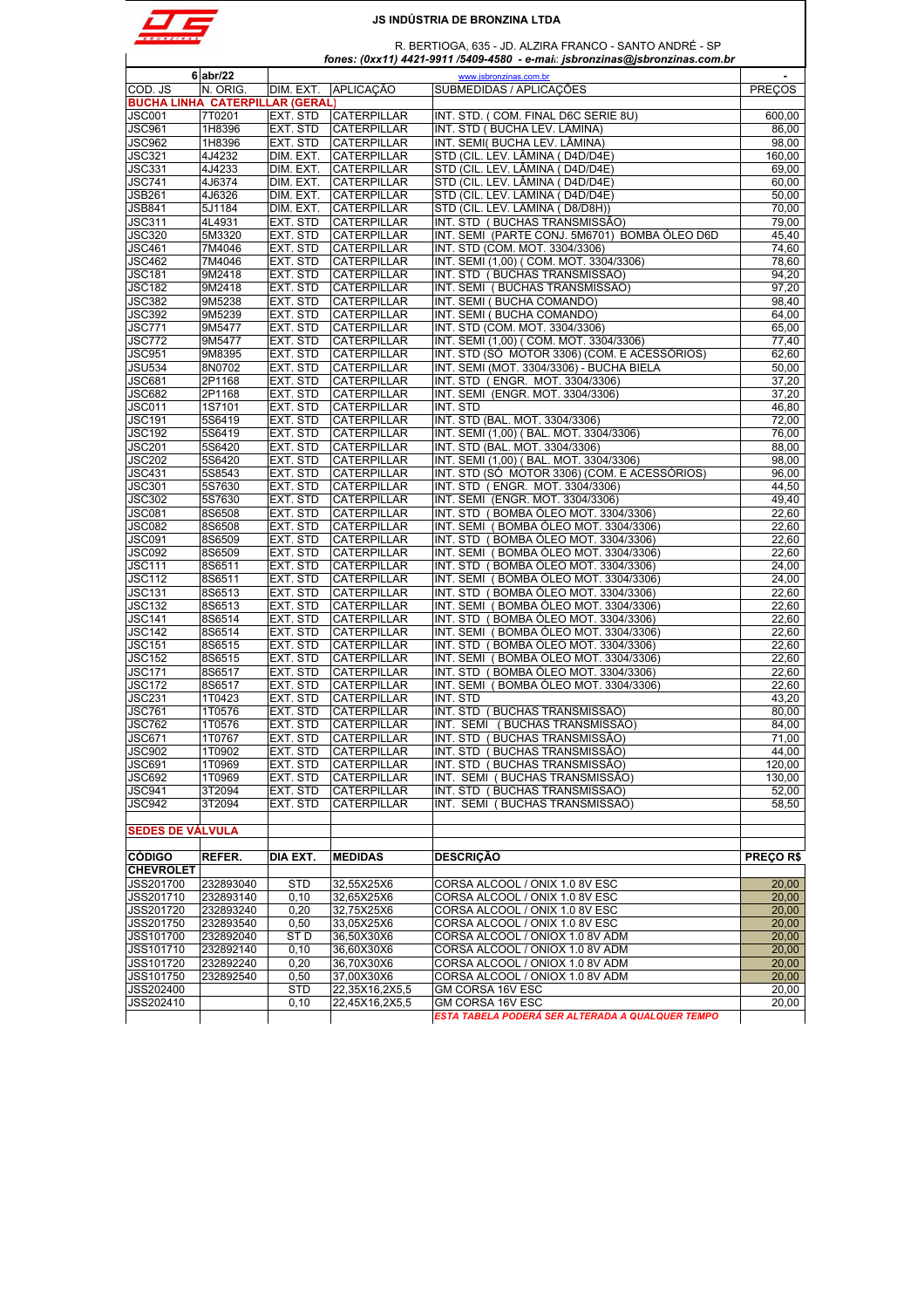

 $\overline{\phantom{a}}$ 

### **JS INDÚSTRIA DE BRONZINA LTDA**

|                                | $7$ abr/22           |                          |                                | www.jsbronzinas.com.br                                              |                |
|--------------------------------|----------------------|--------------------------|--------------------------------|---------------------------------------------------------------------|----------------|
| <b>CÓDIGO</b>                  | REFER.               | DIA EXT.                 | <b>MEDIDAS</b>                 | <b>DESCRIÇÃO</b>                                                    | PRECOR\$       |
| <b>CHEVROLET - CONTINUAÇÃO</b> |                      |                          |                                |                                                                     |                |
| JSS231100                      | 253357               | <b>STD</b>               | 37,60X32X7,5                   | <b>MONZA ESC</b>                                                    | 25,00          |
| JSS231110                      | 253357               | <b>STD</b>               | 37,60X32X7,5                   | <b>MONZA ESC</b>                                                    | 25,00          |
| JSS231140                      |                      | 0,40                     | 38,00X32X8,5                   | <b>MONZA ESC</b>                                                    | 25,00          |
| JSS231185                      |                      | <b>STD</b>               | 37,60X32X8,5                   | <b>MONZA ESC</b>                                                    | 25,00          |
| JSS202500                      | 203356040            | <b>STD</b>               | 33,45X26X7,5                   | CHEVETTE ESC                                                        | 21,00          |
| JSS202520                      | 203356240            | 0,20                     | 33,65X26X7,5                   | CHEVETTE ESC                                                        | 21,00          |
| JSS131100                      | 253353040            | <b>STD</b>               | 44,55X35X7,5                   | <b>MONZA ADM</b>                                                    | 26,00          |
| JSS131120                      | 253353140            | <b>STD</b>               | 44,75X35X7,5                   | MONZA ADM                                                           | 26,00          |
| <b>CUMMINS</b>                 | 232741015            |                          |                                |                                                                     |                |
| JSS103800                      | 232741115            | <b>STD</b>               | 34,93X28X5,75<br>35,03X28X5,75 | CUMMINS ISB/ISF/QSB/NEF STD ADM<br>CUMMINS ISB/ISF/QSB/NEF 0,10 ADM | 32,00<br>32.00 |
| JSS103810<br>JSS103820         | 232741215            | 0, 10<br>0,20            | 35,13X28X5,75                  | CUMMINS ISB/ISF/QSB/NEF 0,20 ADM                                    | 32,00          |
| JSS203800                      | 232740015            | <b>STD</b>               | 34,93X28X5,75                  | CUMMINS ISB/ISF/QSB/NEF STD ESC                                     | 32,00          |
| JSS203810                      | 232740115            | 0,10                     | 35,03X28X5,75                  | CUMMINS ISB/ISF/QSB/NEF 0,10 ESC                                    | 32,00          |
| JSS203820                      | 232740215            | 0,20                     | 35,13X28X5,75                  | CUMMINS ISB/ISF/QSB/NEF 0,20 ESC                                    | 32,00          |
| JSS103900                      | 232894015            | <b>STD</b>               | 39,48X32,5X6                   | CUMMINS ISC/ISL STD ADM                                             | 42,00          |
| JSS103910                      | 232894115            | 0, 10                    | 39,58X32,5X6                   | CUMMINS ISC/ISL 0,10 ADM                                            | 42,00          |
| JSS203900                      | 242895015            | <b>STD</b>               | 39,48X32,5X5                   | <b>CUMMINS ISC/ISL STD ESC</b>                                      | 42,00          |
| JSS203910                      | 242895115            | 0.10                     | 39,58X32,5X5                   | CUMMINS ISC/ISL 0,10 ESC                                            | 42,00          |
| <b>FIAT</b>                    |                      |                          |                                |                                                                     |                |
| JSS201400                      | 232891070            | <b>STD</b>               | 28,70X24X8,6                   | FIRE FLEX 8V 1.0/1.3/1.4 EVO 1.4 8V ESC                             | 21,00          |
| JSS201410                      | 232891170            | 0, 10                    | 28,80X24X8,6                   | FIRE FLEX 8V 1.0/1.3/1.4 EVO 1.4 8V ESC                             | 21,00          |
| JSS201420                      | 232891270            | 0,20                     | 28,90X24X8,6                   | FIRE FLEX 8V 1.0/1.3/1.4 EVO 1.4 8V ESC                             | 21,00          |
| JSS257500                      | 25623010             | <b>STD</b>               | 32X26,2X9,4                    | 1300/1500 ESC                                                       | 21.00          |
| <b>JSS257510</b>               | 25623110             | 0, 10                    | 32,10X26,2X9,4                 | 1300/1500 ESC                                                       | 21,00          |
| JSS257520                      | 25623210             | 0.20                     | 32,20X26,2X9,4                 | 1300/1500 ESC                                                       | 21,00          |
| JSS257550                      | 25623510             | 0,50                     | 32,50X26,2X9,4                 | 1300/1500 ESC                                                       | 21,00          |
| JSS102300                      | 253359010            | <b>STD</b>               | 34,44X28,2X7                   | FIRE 8v 1.0/ 1.3/14 ADM                                             | 21,00          |
| JSS102310                      | 253359110            | 0, 10                    | 34,54X28,2X7                   | FIRE 8v 1.0/ 1.3/14 ADM                                             | 21,00          |
| JSS157500                      | 25622010             | <b>STD</b>               | 37,10X28,2X9,4                 | 1300/1500 ADM                                                       | 21,00          |
| <b>JSS157510</b>               | 25622110             | 0,10                     | 37.20X28.2X9.4                 | 1300 ADM                                                            | 21,00          |
| JSS157520                      | 25622210             | 0,20                     | 37,30X28,2X9,4                 | 1300 ADM                                                            | 21,00          |
| JSS157550                      | 25622510             | 0,50                     | 37,60X28,2X9,4                 | 1300 ADM                                                            | 21,00          |
| JSS102600                      | 253362010            | <b>STD</b>               | 31,80X27,5X8,5                 | PALIO 1.6-16V ADM                                                   | 21,00          |
| JSS102610                      | 253362110            | 0, 10                    | 31,90X27,5X8,5                 | PALIO 1.6-16V ADM                                                   | 21,00          |
| JSS202600                      | 253361010            | <b>STD</b>               | 30,10X24X8,5                   | PALIO 1.6-A6V ESC                                                   | 21,00          |
| JSS202610                      | 256661110            | 0, 10                    | 30,20X24X8,5                   | PALIO 1.6-A6V ESC                                                   | 21,00          |
| <b>FORD</b>                    |                      |                          |                                |                                                                     | 21,00          |
| JSS101500                      | 25644010             | <b>STD</b>               | 33,62X27,5X6                   | <b>CORCEL ADM</b>                                                   | 21,00          |
| JSS201500                      | 25645010             | <b>STD</b>               | 29,62X24X5,6                   | <b>CORCEL ESC</b>                                                   | 21,00          |
| JSS201544                      |                      | 4,40                     | 34,00X24X10                    | CORCEL RENAULT ESC                                                  | 24,00          |
| JSS201300                      | 25950010             | <b>STD</b>               | 31,60X25,5X6,0                 | ENDURA KA 1,0/1,3 ESC                                               | 21,00          |
| JSS201310                      | 25950110             | 0, 10                    | 31,70X25,5X6,0                 | ENDURA KA 1,0/1,3 ESC                                               | 21,00          |
| JSS201320                      | 25950210             | 0,20                     | 31,80X25,5X6,0                 | ENDURA KA 1,0/1,3 ESC                                               | 21,00          |
| JSS201350                      | 25950510             | 0,50                     | 32,10X25,5X6,0                 | ENDURA KA 1,0/1,3 ESC                                               | 21,00          |
| JSS101600                      | 25646010             | <b>STD</b>               | 38,00X32,5X6                   | CHT ADM                                                             | 21,00          |
| <b>JSS201600</b><br>JSS102200  | 25647010<br>25649010 | <b>STD</b><br><b>STD</b> | 30,50X25,5X6<br>34,56X30X6     | <b>CORCEL CHT ESC</b><br>FORD CORCEL 30° ADM                        | 21,00<br>21,00 |
| JSS102210                      | 25649110             | 0, 10                    | 34,66X30X6                     | FORD CORCEL 30° ADM                                                 | 21,00          |
| JSS202200                      | 25648010             | <b>STD</b>               | 39,13X31,1X6                   | CORCEL 30° ESC                                                      | 21,00          |
| JSS202700                      |                      | <b>STD</b>               | 29,90X23,7X6,5                 | ZETEC 1.8-16V ESC                                                   | 21,00          |
| JSS102800                      |                      | STD                      | 31.05X24.15X5.15               | SEDE VÁLVULA FORD RANGER 3.0 NGD ADM STD                            | 28.00          |
| JSS102810                      |                      | 0, 10                    | 31,15X24,15X5,15               | SEDE VÁLVULA FORD RANGER 3.0 NGD ADM +,010                          | 28,00          |
| JSS102850                      |                      | 0,50                     | 31,55X24,15X7,5                | SEDE VÁLVULA FORD RANGER 3.0 NGD ADM + 0,50 + AL                    | 30,00          |
| JSS202800                      |                      | STD                      | 34,05X27,5X5,15                | SEDE VÁLVULA FORD RANGER 3.0 NGD ESC STD                            | 28,00          |
| JSS202810                      |                      | 0,10                     | 34,15X27,5X5,15                | SEDE VALVULA FORD RANGER 3.0 NGD ESC +0,10                          | 28,00          |
| JSS202850                      |                      |                          | 34.55X27.5X6.5                 | SEDE VÁLVULA FORD RANGER 3.0 NGD ESC + 050 + ALT/                   | 30,00          |
| JSS203100                      |                      | <b>STD</b>               | 36,00X29,8X6,8                 | FORD ZETEC 1.6 8V ESC STD                                           | 30,00          |
| JSS203110                      |                      | 0, 10                    | 36,10X29,8X6,8                 | FORD ZETEC 1.6 8V ESC STD                                           | 30,00          |
| JSS203150                      |                      | 0,50                     | 36,50X29,8X6,8                 | FORD ZETEC 1.6 8V ESC                                               | 30,00          |
| JSS203200                      |                      | <b>STD</b>               | 30,00X23,7X5,9                 | FORD ZETEC 1.0 8V ESC                                               | 30,00          |
| JSS203210                      |                      | 0, 10                    | 30,10X23,7X5,9                 | FORD ZETEC 1.0 8V ESC                                               | 30,00          |
| JSS203250                      |                      | 0,50                     | 30,50X23,7X5,9                 | FORD ZETEC 1.0 8V ESC                                               | 30,00          |
| JSS104100                      |                      | <b>STD</b>               | 34,10X29X6,2                   | FORD ROCAM 1.0 8V STD ADM                                           | 27,00          |
| JSS204100                      |                      | STD                      | 30,12X23,8X6,2                 | FORD ROCAM 1.0 8V STD ESC                                           | 27,00          |
| JSS104200                      |                      | <b>STD</b>               | 41,60X35,7X7,05                | FORD ROCAM 1.6 8V STD ADM                                           | 28,00          |
| JSS204200                      |                      | <b>STD</b>               | 36,20X29X7,05                  | FORD ROCAM 1.6 8V STD ESC                                           | 28,00          |
| JSS103600                      | 233689010            | <b>STD</b>               | 31,10X26,1X6,1                 | FOCUS/FIESTA/NEW FIESTA/ECO MOT 1.6 16V ADM                         | 22,00          |
| JSS103610                      | 233689110            | 0,10                     | 31,20X26,1X6,1                 | FOCUS/FIESTA/NEW FIESTA/ECO MOT 1.6 16V ADM                         | 22,00          |
|                                |                      |                          |                                | ESTA TABELA PODERÁ SER ALTERADA A QUALQUER TEMPO                    |                |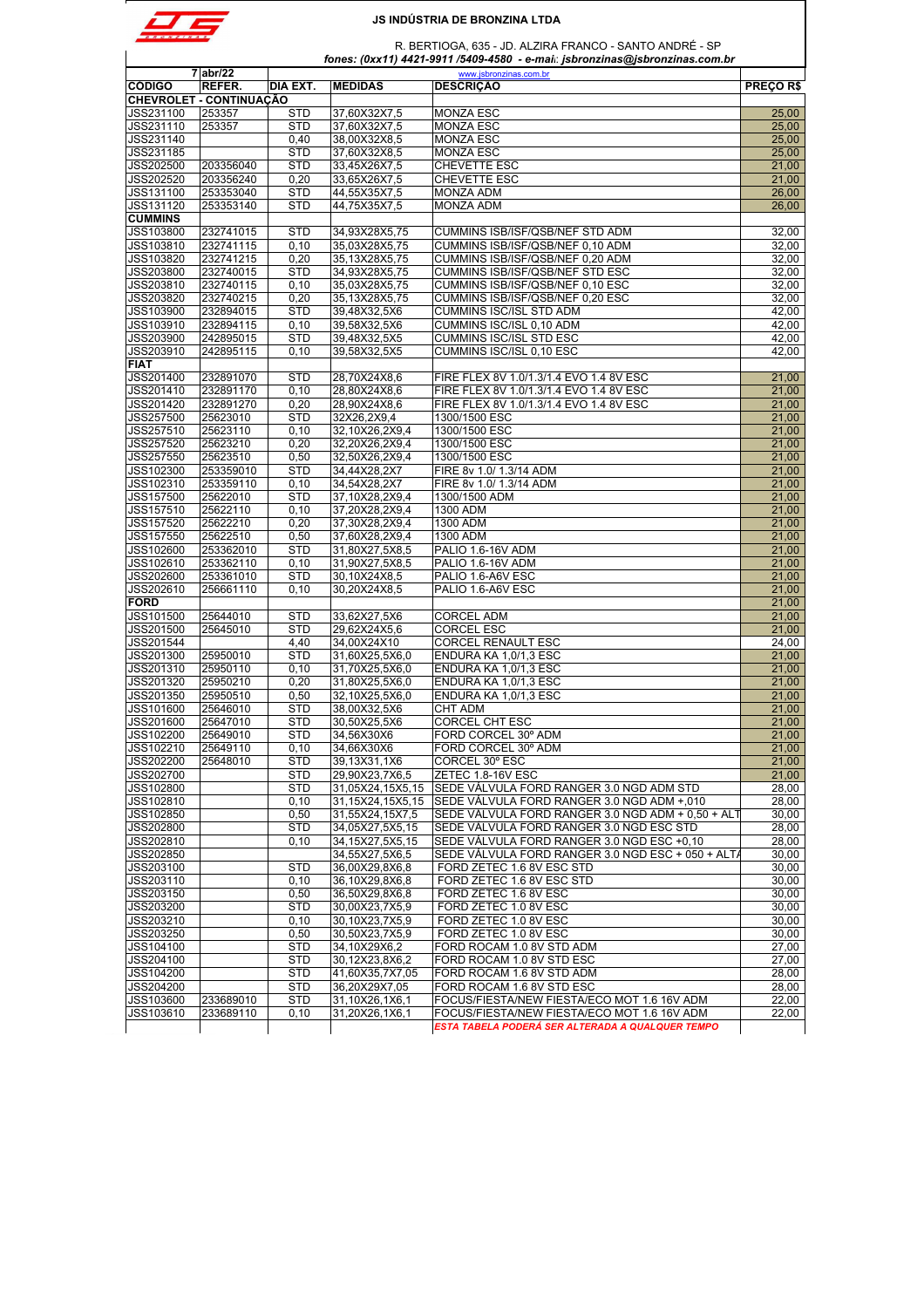

|                           | 8 abr/22  |            |                 | www.jsbronzinas.com.br                           | $\blacksquare$ |
|---------------------------|-----------|------------|-----------------|--------------------------------------------------|----------------|
| <b>CÓDIGO</b>             | REFER.    | DIA EXT.   | <b>MEDIDAS</b>  | <b>DESCRIÇÃO</b>                                 | PRECOR\$       |
| <b>FORD - CONTINUAÇÃO</b> |           |            |                 |                                                  |                |
| JSS203600                 | 233690010 | <b>STD</b> | 26,12X20X6,10   | FOCUS/FIESTA/NEW FIESTA/ECO MOT 1.6 16V ECP      | 21,00          |
| JSS203610                 | 233690110 | 0, 10      | 26,22X20X6,10   | FOCUS/FIESTA/NEW FIESTA/ECO MOT 1.6 16V ESC      | 21,00          |
| <b>MERCEDES</b>           |           |            |                 |                                                  |                |
| JSS144700                 |           | <b>STD</b> | 23,00X14X10     | <b>TOP BREAK MB OM447</b>                        | 20,00          |
| JSS145700                 |           | <b>STD</b> | 21,07X14,4X5,5  | TOP BREAK MB OM457                               | 20,00          |
|                           |           |            |                 |                                                  |                |
| JSS190600                 | 23500010  | <b>STD</b> | 35,10X28X7,65   | OM906/904LA/906/924 ADM STD                      | 30,00          |
| JSS190610                 | 23500110  | 0, 10      | 35,20X28X7,65   | OM906/904LA/906/924 ADM                          | 30,00          |
| JSS190650                 | 23500510  | 0,50       | 35,60X28X7,65   | OM906/904LA/906/924 ADM                          | 30,00          |
| JSS290600                 | 23513010  | <b>STD</b> | 40,08X31,2X8    | OM906/904LA/906/924 ADM                          | 30,00          |
| JSS290610                 | 23513110  | 0, 10      | 40,18X31,2X8    | OM906/904LA/906/924 ADM                          | 30,00          |
| JSS290650                 | 23513510  | 0,50       | 40,58X31,2X8    | OM906/904LA/906/924 ADM                          | 30,00          |
| JSS236600                 | 23531010  | <b>STD</b> | 38,08X30X8,5    | OM366/352/352A/364/314 ESC                       | 26,00          |
| JSS136600                 | 23990010  | <b>STD</b> | 43,90X34,5X7,45 | OM366/352/352A/364/314 ADM                       | 40.00          |
| <b>MWM</b>                |           |            |                 |                                                  |                |
| JSS150700                 | 25507010  | <b>STD</b> | 43,16X33X7      | MWM 225/226/229 ADM                              | 26,00          |
| JSS150710                 | 25507110  | 0, 10      | 43,26X33X7      | MWM 225/226/229 ADM                              | 26,00          |
| JSS150730                 | 25507310  | 0,30       | 43,46X33X7      | MWM 225/226/229 ADM                              | 26,00          |
| JSS150750                 | 25507510  | 0,50       | 43,66X33X7      | MWM 225/226/229 ADM                              | 26,00          |
| JSS1507100                | 25507680  | 1,00       | 44,16X33X7      | MWM 225/226/229 ADM                              | 26,00          |
|                           |           |            |                 |                                                  |                |
| JSS250700                 | 25508010  | <b>STD</b> | 39,10X33X7      | MWM 225/226/229 ESC                              | 26,00          |
| JSS250710                 | 25508110  | 0, 10      | 39,20X33X7      | MWM 225/226/229 ESC                              | 26.00          |
| JSS250730                 | 25508300  | 0,30       | 39,40X33X7      | MWM 225/226/229 ESC                              | 26,00          |
| JSS250750                 | 25508510  | 0,50       | 39,60X33X7      | MWM 225/226/229 ESC                              | 26,00          |
| JSS2507100                | 25508680  | 1,00       | 40,10X33X7      | MWM 225/226/229 ESC                              | 26,00          |
| JSS104000                 |           | <b>STD</b> |                 | 46,16X38,5X7,0X60 MWM X10 /4.10 ADM STD X 60°    | 32,00          |
| JSS104010                 |           | 0, 10      | 46,26X38,5X7,0  | MWM X10 /4.10 ADM +0,10 X60°                     | 32,00          |
| JSS104020                 |           | 0,20       | 46,36X38,5X7,0  | MWM X10 /4.10 ADM +0,20 X60°                     | 32,00          |
| <b>JSS204000</b>          |           | <b>STD</b> |                 | 43,12X34,4X7,0X70 MWM X10 /4.10 ESC STD X70°     | 35,00          |
| JSS204010                 |           | 0,10       |                 | 43,22X34,4X7,0X70 MWM X10 /4.10 ESC 0,10 X70°    | 35,00          |
| JSS204020                 |           | 0,20       |                 | 43,32X34,4X7,0X70 MWM X10 /4.10 ESC 0,10 X70°    | 35,00          |
| <b>VOLKSWAGEN</b>         |           |            |                 |                                                  |                |
| JSS101000                 | 232161010 | <b>STD</b> | 26,00X19X7      | GOL MI 1000cc16V ADM                             | 19,00          |
| JSS101010                 | 232161110 | 0, 10      | 26,10X19X7      | GOL MI 1000cc16V ADM                             | 19,00          |
| JSS101200                 | 233284010 | <b>STD</b> |                 | GOL POWER 1.0 16V ADM                            | 19,00          |
|                           |           |            | 24,14X19X5,5    |                                                  |                |
| JSS101210                 | 233284110 | 0, 10      | 24,24X19X5,5    | GOL POWER 1.0 16V ADM                            | 19,00          |
| JSS201000                 | 233396010 | <b>STD</b> | 21,09X16X7      | GOL MI 16V POWER ESC                             | 19,00          |
| JSS201010                 | 233396110 | 0,10       | 21,19X16X7      | GOL MI 16V POWER ESC                             | 19,00          |
| JSS102100                 | 25616010  | <b>STD</b> | 35,14X29X8,5    | VW 1500 ADM                                      | 21,00          |
| JSS102110                 | 25616110  | 0, 10      | 35,24X29X8,5    | VW 1500 ADM                                      | 21,00          |
| JSS102120                 | 25616210  | 0,20       | 35,34X29X8,5    | <b>VW 1500 ADM</b>                               | 21,00          |
| JSS102150                 | 25616510  | 0,50       | 35,64X29X8,5    | VW 1500 ADM                                      | 21,00          |
| JSS202100                 | 25617010  | <b>STD</b> | 34,14x28X8,5    | 1500/1600 ESC                                    | 21,00          |
| JSS202110                 | 25617110  | 0, 10      | 34,24x28X8,5    | 1500/1600 ESC                                    | 21,00          |
| JSS202120                 | 25617120  | 0,20       | 34,34x28X8,5    | 1500/1600 ESC                                    | 21,00          |
| JSS202150                 | 25617510  | 0,50       | 34,64x28X8,5    | 1500/1600 ESC                                    | 21,00          |
| JSS202114                 |           | 1,16       | 33,30X26X10     | 1500/1600CC ESC OUTROS                           | 21,00          |
| JSS202115                 |           | 1,16       | 33,30X26X10     | 1500/1600CC ESC OUTROS                           | 21,00          |
| JSS202116                 |           | 1,60       | 35,70x28x10     | 1500/1600CC ESC OUTROS                           | 22,00          |
| JSS101900                 | 25660010  | <b>STD</b> | 35,14X28,8X8,4  | 1300 ADM                                         | 21,00          |
|                           |           |            | 35,64X28,8X8,4  |                                                  | 21,00          |
| JSS101950                 | 25660510  | 0,50       |                 | 1300 ADM                                         |                |
| JSS101916                 |           | 1,60       | 36,70X28,8X10   | 1301 ADM OUTROS                                  | 22,00          |
| JSS201900                 | 25615010  | <b>STD</b> | 32,14X26X8,5    | 1300/1500/ KOMB MODERNA ESC                      | 20.00          |
| JSS201910                 | 25615110  | 0,10       | 32,24X26X8,5    | 1300/1500/ KOMB MODERNA ESC                      | 20,00          |
| JSS201920                 | 25615210  | 0.20       | 32,34X26X8,5    | 1300/1500/ KOMB MODERNA ESC                      | 20,00          |
| JSS201950                 | 25615510  | 0,50       | 32,64X26X8,5    | 1300/1500/ KOMB MODERNA ESC                      | 20,00          |
| JSS201914                 |           | 1,16       | 33,3X26X10,5    | 1300/1500/ KOMB ESC OUTROS                       | 20,00          |
| JSS201915                 |           | 2,36       | 34,5X26X10,5    | 1300/1500/ KOMB ESC OUTROS                       | 20.00          |
| JSS201916                 |           | 1,60       | 33,70X26X10     | 1300/1500/ KOMB ESC OUTROS                       | 21,00          |
| JSS201100                 | 232813010 | <b>STD</b> | 27,17X22X5,5    | 1000CC 8V ESC                                    | 19,00          |
| JSS201110                 | 232813110 | 0, 10      | 27,27X22X5,5    | 1000CC 8V ESC                                    | 19,00          |
| JSS201120                 | 231813210 | 0,20       | 27,37X22X5,5    | 1000CC 8V ESC                                    | 19,00          |
| JSS202000                 | 232890010 | STD        | 28,7X24X6       | KOMB FLEX 1.4 8V STD/GOL 1.6 2008 0,10 ESC       | 19,00          |
| JSS202010                 | 232890110 | 0, 10      | 28,8X24X6       | KOMB FLEX 1.4 8V 0,10/GOL 1.6 2008 0,20 ESC      | 19,00          |
| JSS202020                 | 232890210 | 0,20       | 28,9X24X6       | KOMB FLEX 1.4 8V 0,20/GOL 1.6 2008 0,30 ESC      | 19,00          |
| JSS102000                 | 233400010 | <b>STD</b> | 35,60X30,6X5,5  | KOMB FLEX 1,4 / GOL POWER 1.6 8V ADM             | 24,00          |
| JSS102010                 | 233400110 | 0,10       | 35,70X30,6X5,5  | KOMB FLEX 1,4 / GOL POWER 1.6 8V ADM             | 24,00          |
|                           |           | 0,20       |                 |                                                  | 24,00          |
| JSS102020                 | 233400210 |            | 35,80X30,6X5,5  | KOMB FLEX 1,4 / GOL POWER 1.6 8V ADM             |                |
| JSS103700                 | 25650010  | <b>STD</b> | 35,10X29X7,9    | AP 1.6 (GOL/ PASSAT) ADM                         | 20,00          |
| JSS103710                 | 25650110  | 0, 10      | 35,20X29X7,9    | AP 1.6 (GOL/ PASSAT) ADM                         | 20,00          |
| JSS103720                 | 25650210  | 0,20       | 35,30X29X7,9    | AP 1.6 (GOL/ PASSAT) ADM                         | 20,00          |
| JSS103750                 | 25650510  | 0,50       | 35,60X29X7,9    | AP 1.6 (GOL/ PASSAT) ADM                         | 20,00          |
| JSS103724                 |           | 2,40       | 37,5X29,5X13    | VW 1300/1600 OUTROS                              | 22,00          |
| JSS203700                 | 25619010  | <b>STD</b> | 33,10X27,5X7,3  | AP 1.6 (GOL/ PASSAT) ESC                         | 20,00          |
| JSS203710                 | 25619110  | 0, 10      | 33,20X27,5X7,3  | AP 1.6 (GOL/ PASSAT) ESC                         | 20,00          |
| JSS203720                 | 25619210  | 0,20       | 33,30X27,5X7,3  | AP 1.6 (GOL/ PASSAT) ESC                         | 20,00          |
| JSS203750                 | 25619510  | 0,50       | 33,50X27,5X7,3  | AP 1.6 (GOL/ PASSAT) ESC                         | 20,00          |
|                           |           |            |                 | ESTA TABELA PODERÁ SER ALTERADA A QUALQUER TEMPO |                |
|                           |           |            |                 |                                                  |                |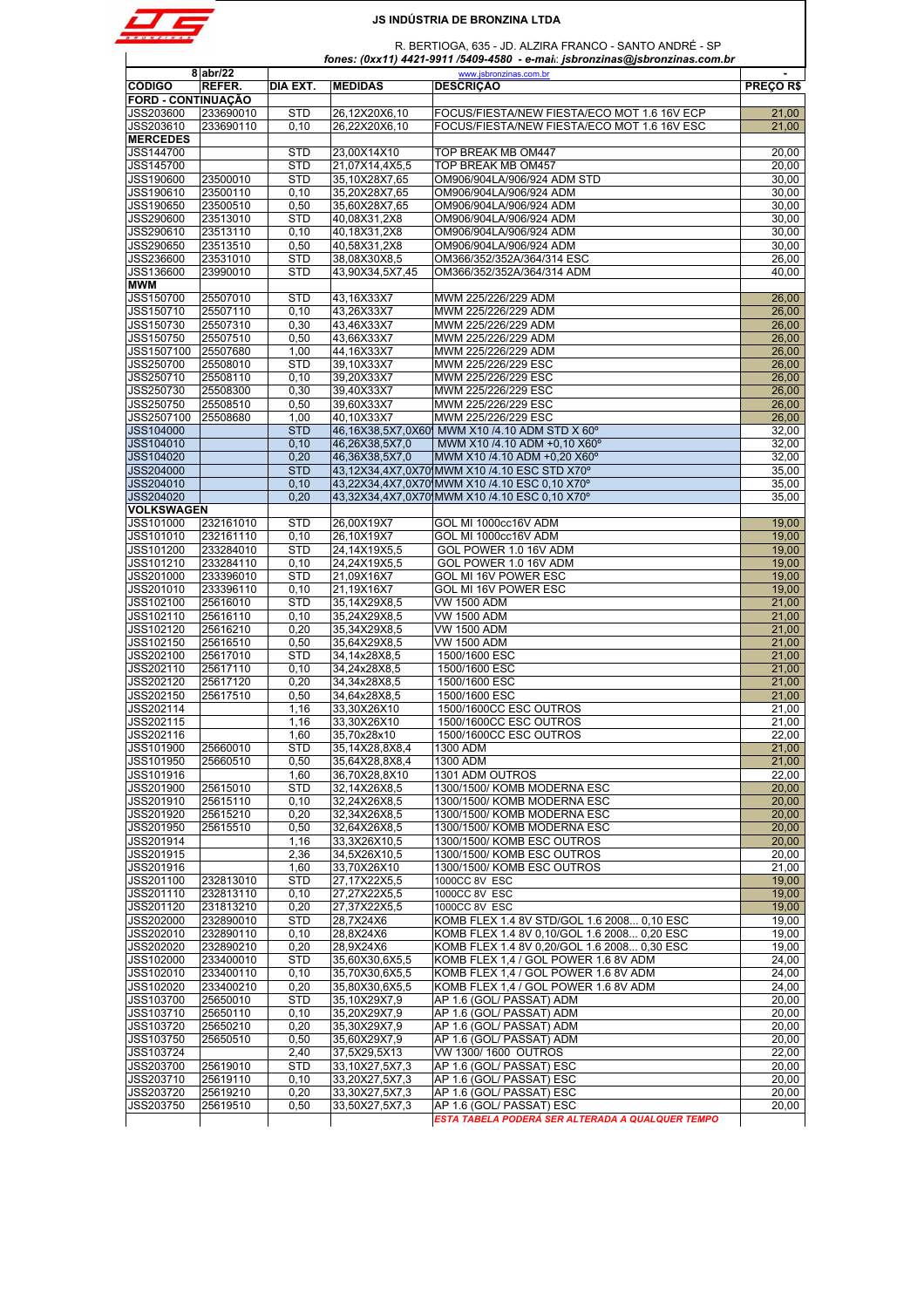

| $\sim$<br>N A S | R. BERTIOGA, 635 - JD. ALZIRA FRANCO - SANTO ANDRÉ - SP                     |
|-----------------|-----------------------------------------------------------------------------|
|                 | fones: (0xx11) 4421-9911 /5409-4580 - e-mai: jsbronzinas@jsbronzinas.com.br |

|                       | $9$ abr/22 |            |                 |                                                  |       |
|-----------------------|------------|------------|-----------------|--------------------------------------------------|-------|
| <b>JSS101100</b>      | 232814010  | <b>STD</b> | 32.17X26X5.5    | 1000CC 8V ADM                                    | 20,00 |
| JSS101110             | 232814110  | 0.10       | 32,27X26X5,5    | 1000CC 8V ADM                                    | 20,00 |
| JSS101800             | 25618010   | <b>STD</b> | 37,14X31X8,5    | 1600 ADM                                         | 20,00 |
| JSS101810             | 25618110   | 0, 10      | 37,24X31X8,5    | 1600 ADM                                         | 20,00 |
| JSS101820             | 25618210   | 0,20       | 37,34X31X8,5    | 1600 ADM                                         | 20,00 |
| <b>JSS101850</b>      | 25618510   | 0.50       | 37,64X31X8,5    | <b>160 ADM</b>                                   | 20.00 |
| JSS101816             |            | 1,60       | 38,74X31X10     | 1600 ADM OUTROS                                  | 24,00 |
| JSS101817             |            | 0,86       | 38X31X10,5      | 1601 ADM OUTROS                                  | 24,00 |
| JSS101818             |            | 2,36       | 39,5X31X10,5    | 1602 ADM OUTROS                                  | 24,00 |
| <b>JSS159800</b>      | 25620010   | <b>STD</b> | 39,1X33X7,8     | 1800/2000 GOL/SANTANA ADM                        | 22.00 |
| JSS159810             | 25620110   | 0.10       | 39,2X33X7,8     | 1800/2000 GOL/SANTANA ADM                        | 22.00 |
| JSS159820             | 25620210   | 0,20       | 39,3X33X7,8     | 1800/2000 GOL/SANTANA ADM                        | 22,00 |
| JSS159850             | 25620510   | 0.50       | 39,6X33X7,8     | 1800/2000 GOL/SANTANA ADM                        | 22,00 |
| JSS159890             |            | 0,90       | 40,00X32X10     | 1800/2000 GOL/SANTANA ADM OUTROS                 | 22,00 |
| JSS159841             |            | <b>STD</b> | 41.1X35X8       | ALVULA AP 2.0 VALV 40MM                          | 22,00 |
| JSS159824             |            | 2,40       | 41,50X33X8,5    | 1800/2000SANTANA ADM COMPETIÇÃO                  | 22,00 |
| <b>JSS159834</b>      |            | 3,40       | 42,50X33X8,5    | 1800/2000SANTANA ADM COMPETIÇÃO                  | 22,00 |
| JSS159854             |            | 5,40       | 44,55X33X10     | 1800/2000SANTANA ADM COMPETICÃO                  | 24,00 |
| JSS259800             | 25621010   | <b>STD</b> | 33.60X27.6X7.3  | AP 1.8/2.0 ESC                                   | 20.00 |
| JSS259810             | 25621110   | 0, 10      | 33,70X27,6X7,3  | AP 1.8/2.0 ESC                                   | 20,00 |
| JSS259820             | 25621210   | 0,20       | 33,80X27,6X7,3  | AP 1.8/2.0 ESC                                   | 20,00 |
| JSS259850             | 25621510   | 0,50       | 34,10X27,6X7,3  | AP 1.8/2.0 ESC                                   | 20,00 |
| JSS102000             | 23340010   | <b>STD</b> | 35,60X30,60X5,5 | KOMB FLEX 1,4 / GOL POWER 1.6 8V ADM             | 24,00 |
| JSS102010             | 23340110   | 0, 10      | 35,70X30,60X5,5 | KOMB FLEX 1,4 / GOL POWER 1.6 8V ADM             | 24,00 |
| JSS102020             | 23340210   | 0,20       | 35,80X30,60X5,5 | KOMB FLEX 1,4 / GOL POWER 1.6 8V ADM             | 24.00 |
| JSS203300             | 232160010  | <b>STD</b> | 23.00X16.0X7.0  | <b>VW 1000CC 16V STD ESC</b>                     | 19.00 |
| JSS103400             | 233289010  | <b>STD</b> | 32,10X27X5,5    | VW GOL 1.0 8V POWER STD ADM                      | 24.00 |
| JSS103410             | 233289110  | 0.10       | 32.20X27X5.5    | VW GOL 1.0 8V POWER 0.10 ADM                     | 24.00 |
| JSS203400             | 233395010  | <b>STD</b> | 27,10X22X5,5    | VW GOL 1.0 8V POWER STD ESC                      | 20,00 |
| JSS203410             | 233395110  | 0.10       | 27.20X22X5.5    | VW GOL 1.0 8V POWER 0,10 ESC                     | 20,00 |
| JSS103500             | 233673010  | <b>STD</b> | 30,60X25,5X5,3  | VW 1.0 3CIL 12V STD ADM                          | 20,00 |
| JSS103510             | 233673110  | 0.10       | 30.70X25.5X5.3  | VW 1.0 3CIL 12V 0.10 ADM                         | 20.00 |
| JSS203500             | 233674010  | <b>STD</b> | 27,60X22X5,3    | VW 1.0 3CIL 12V (UP/FOX/SAVEIRO) STD ESC         | 20,00 |
| JSS203510             | 233674110  | 0.10       | 27,70X22X5,3    | VW 1.0 3CIL 12V (UP/FOX/SAVEIRO) STD ESC         | 20.00 |
|                       |            |            |                 |                                                  |       |
| <b>SEDE AÇO BRUTA</b> |            |            |                 |                                                  |       |
| JSS3372212            |            |            | 37,5X22X12      | ARRUELA BRUTA PARA USINAGEM                      | 24,00 |
| JSS3442412            |            |            | 44 X24 X12      | ARRUELA BRUTA PARA USINAGEM                      | 30,00 |
| JSS3341711            |            |            | 34,5X17X11      | ARRUELA BRUTA PARA USINAGEM                      | 24,00 |
| JSS3381612            |            |            | 38X16X12        | ARRUELA BRUTA PARA USINAGEM                      | 25.00 |
| JSS3322285            |            |            | 32X22,5X8,5     | ARRUELA BRUTA PARA USINAGEM                      | 24,00 |
| JSS3342310            |            |            | 34X23,5X10      | ARRUELA BRUTA PARA USINAGEM                      | 24,00 |
| JSS3361810            |            |            | 36X18X10,5      | ARRUELA BRUTA PARA USINAGEM                      | 25,00 |
| JSS3381711            |            |            | 38X17,5X11,5    | ARRUELA BRUTA PARA USINAGEM                      | 25,00 |
| JSS3422612            |            |            | 42X26.5X12.5    | ARRUELA BRUTA PARA USINAGEM                      | 31.40 |
| JSS3443010            |            |            | 44X30X10,5      | ARRUELA BRUTA PARA USINAGEM                      | 31,40 |
| JSS3462410            |            |            | 46X24,5X11      | ARRUELA BRUTA PARA USINAGEM                      | 35,80 |
| JSS3482011            |            |            | 48X20X11,5      | ARRUELA BRUTA PARA USINAGEM                      | 42.00 |
| JSS3402110            |            |            | 40X21.5X10.5    | ARRUELA BRUTA PARA USINAGEM                      | 25.20 |
|                       |            |            |                 | ESTA TABELA PODERÁ SER ALTERADA A QUALQUER TEMPO |       |